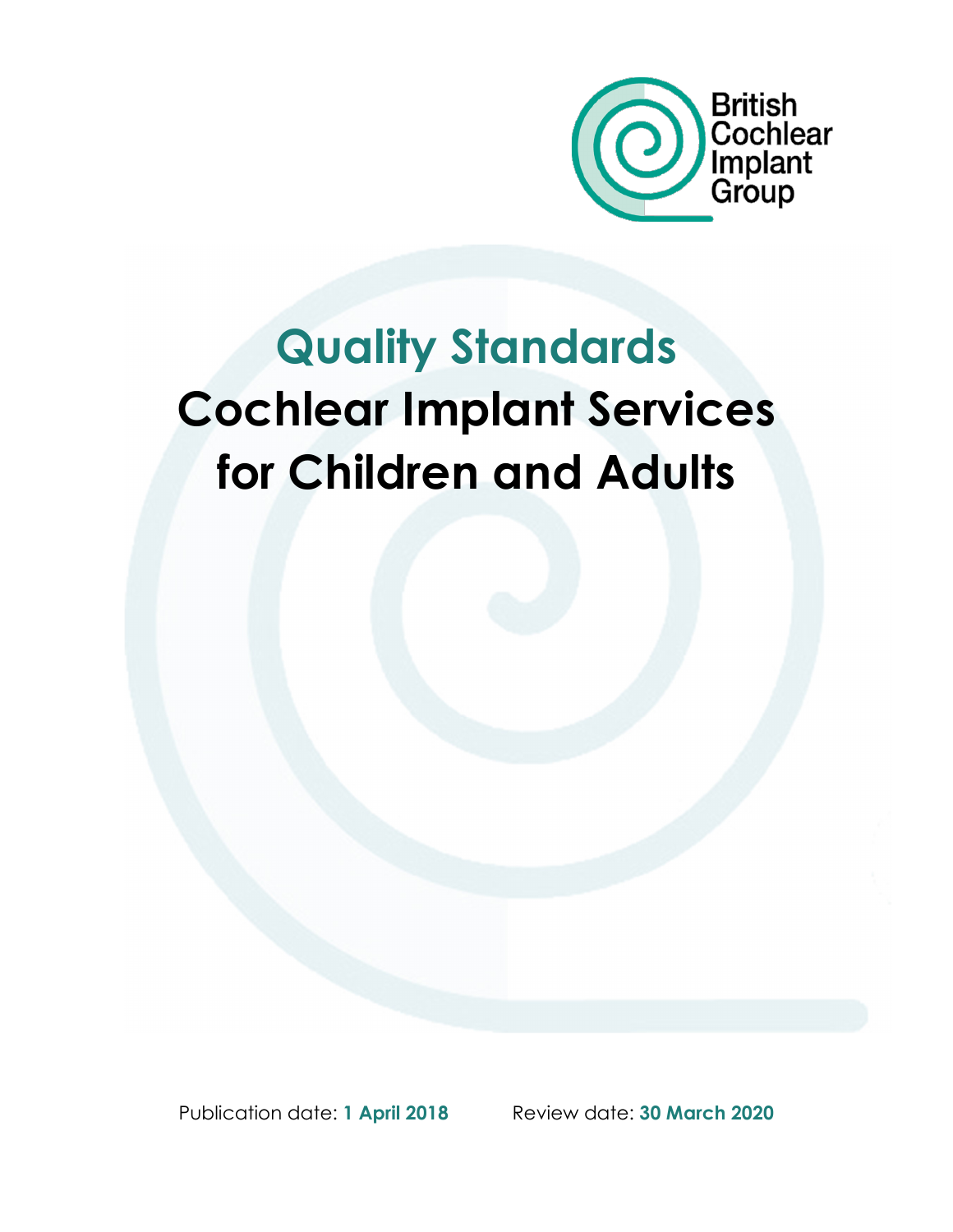# **Contents**

| 1            | <b>Introduction</b>             |                                                                       |  |
|--------------|---------------------------------|-----------------------------------------------------------------------|--|
| $\mathbf{2}$ | <b>Objective</b>                |                                                                       |  |
| 3            | <b>Cochlear implantation</b>    |                                                                       |  |
|              | 3.1<br>3.2<br>3.3<br>3.4<br>3.5 |                                                                       |  |
| 4            |                                 | <b>Communication and information</b>                                  |  |
|              | 4.1                             |                                                                       |  |
| 5            |                                 | <b>Equality of access</b>                                             |  |
|              | 5.1                             |                                                                       |  |
| 6            |                                 | <b>Care pathway</b>                                                   |  |
|              | 6.1                             |                                                                       |  |
|              | 6.2                             |                                                                       |  |
| 7            |                                 | <b>Pre-implant assessment</b>                                         |  |
|              | 7.1                             |                                                                       |  |
|              | 7.2                             |                                                                       |  |
|              | 7.3                             |                                                                       |  |
|              | 7.4                             |                                                                       |  |
|              | 7.5                             |                                                                       |  |
|              | 7.6                             |                                                                       |  |
|              | 7.7                             |                                                                       |  |
| 8            |                                 | <b>Cochlear implant surgery</b>                                       |  |
|              | 8.1                             |                                                                       |  |
| 9            |                                 | <b>Device programming</b>                                             |  |
|              | 9.1                             |                                                                       |  |
|              | 9.2                             | Programming schedule and access to scientific and technical support18 |  |
|              | 9.3                             |                                                                       |  |
| 10           |                                 | Monitoring outcomes and rehabilitation support                        |  |
|              | 10.1                            |                                                                       |  |
|              | 10.2                            |                                                                       |  |
|              | 10.3                            |                                                                       |  |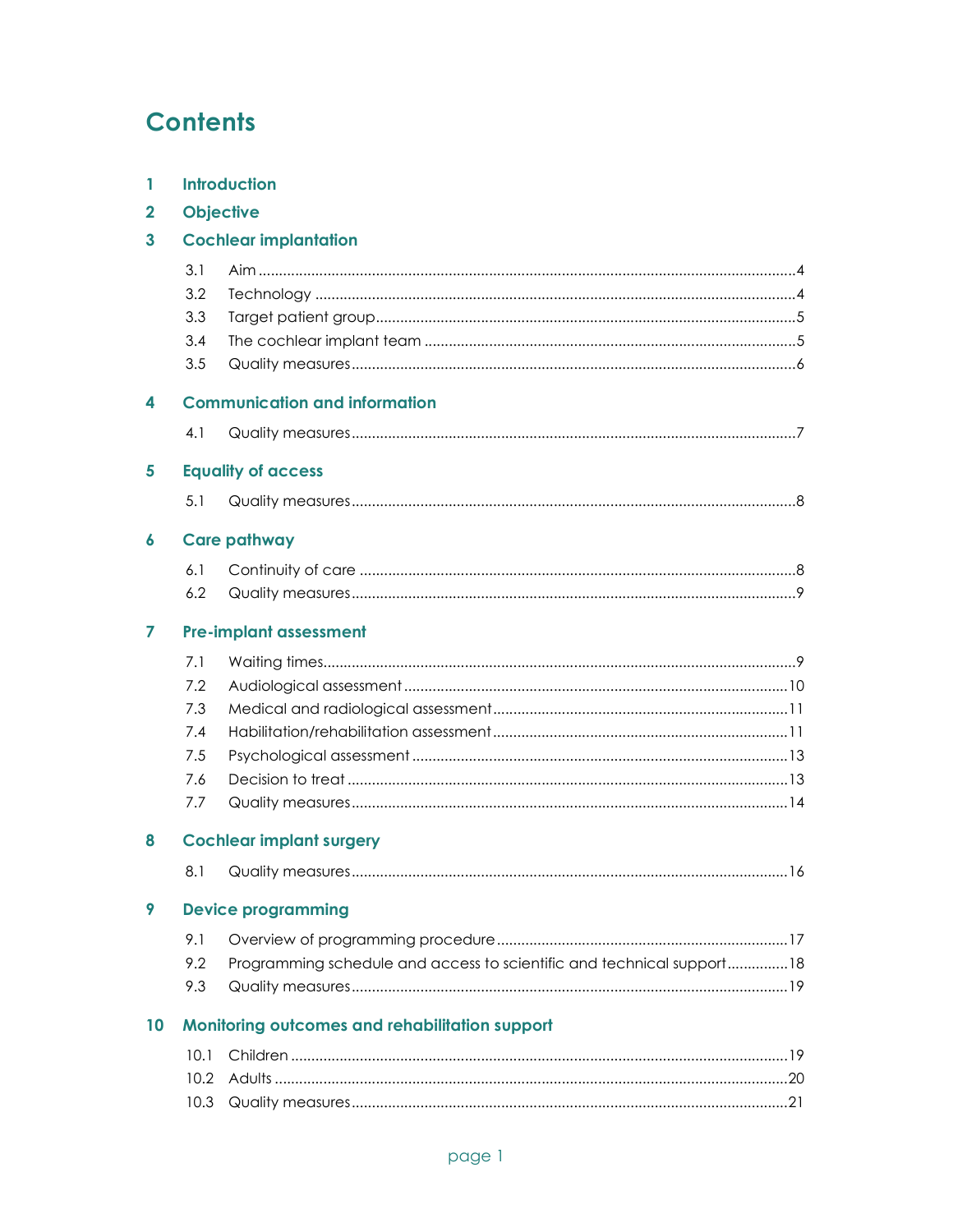| 11 | <b>External equipment and maintenance</b>             |
|----|-------------------------------------------------------|
|    | 11.1                                                  |
| 12 | Maintenance of the internal device (cochlear implant) |
|    | 12.1                                                  |
| 13 | <b>Facilities</b>                                     |
|    |                                                       |
| 14 | <b>Electromedical equipment</b>                       |
|    | 14.1                                                  |
| 15 | <b>Education</b>                                      |
|    |                                                       |
| 16 | <b>Training</b>                                       |
|    |                                                       |
| 17 | <b>Clinical and information governance</b>            |
|    |                                                       |
| 18 | <b>Clinical audit</b>                                 |
|    |                                                       |
| 19 | Service improvement and patient/public involvement    |
|    |                                                       |
| 20 | <b>Research</b>                                       |
|    |                                                       |
| 21 | <b>Review</b>                                         |
| 22 | <b>Acknowledgments</b>                                |

23 References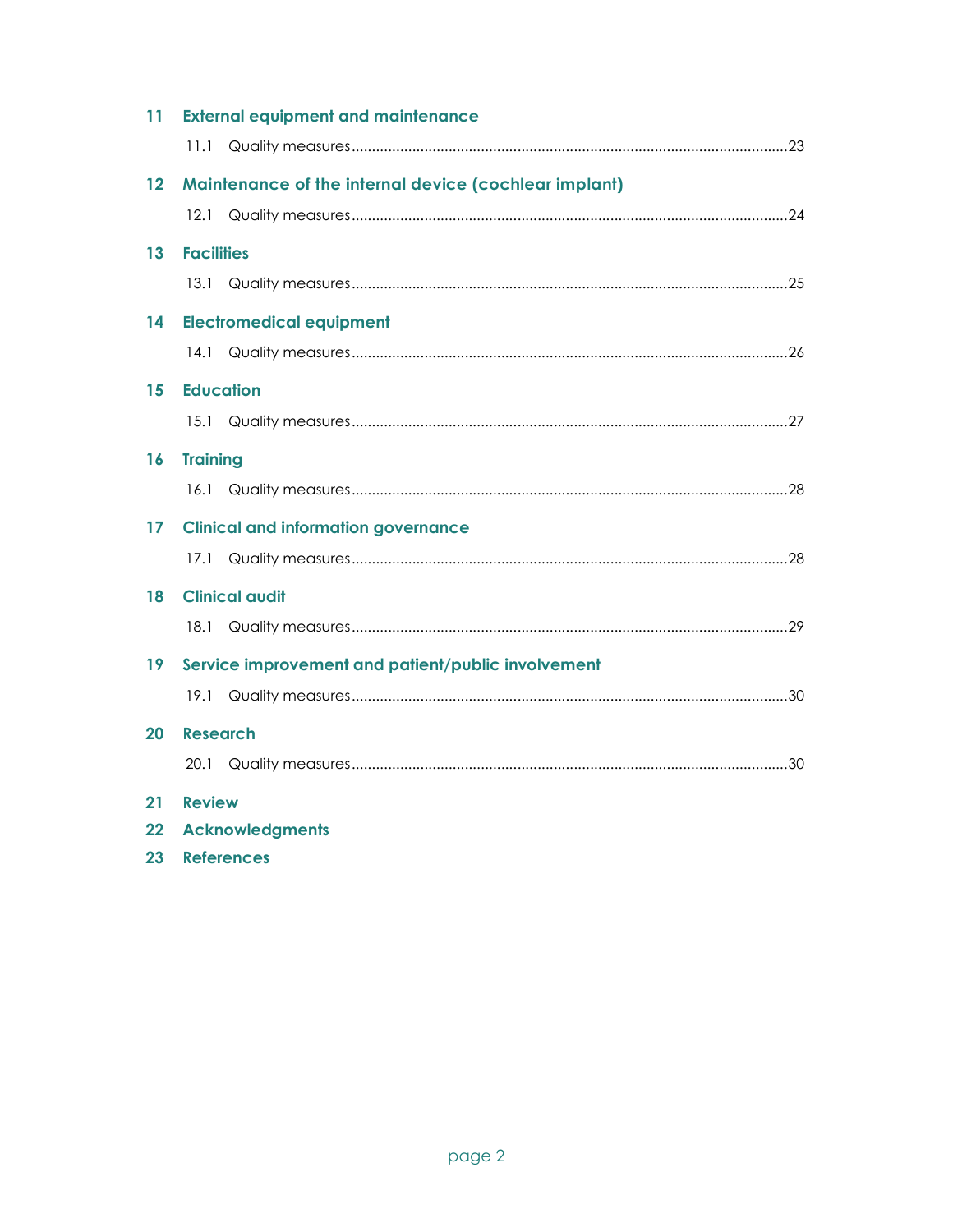# 1 Introduction

The British Cochlear Implant Group (BCIG) is a professional association for those directly involved in the provision of clinical services and scientific research in the field of auditory implantation. BCIG provides comprehensive advice on auditory implantation and quality standards in collaboration with its members and shares best practice with the services in which they work. BCIG policies and guidelines are widely recognised, both in the UK and internationally, as a benchmark of good practice.

This document supersedes our previous guidelines of 2016. Earlier versions of our guidelines were drawn up in collaboration with Action on Hearing Loss (formerly the Royal National Institute for the Deaf) and the National Deaf Children's Society respectively and these were incorporated as appropriate into this updated standards document. BCIG is very grateful for contributions over time from Action on Hearing Loss, the National Deaf Children's' Society, the Cochlear Implanted Children's Support Group and the National Cochlear Implant Users Association to the development of its guidelines.

# 2 Objective

This document sets out the minimum standard that all clinical CI services in the UK should provide. It includes information on the patient pathway, clinical management steps, professional composition of the CI team and the technology, facilities and infrastructure required. It also includes the related quality standards and measures. Providers of cochlear implant (CI) services should be able to demonstrate to purchasers that they adhere to current BCIG Quality Standards.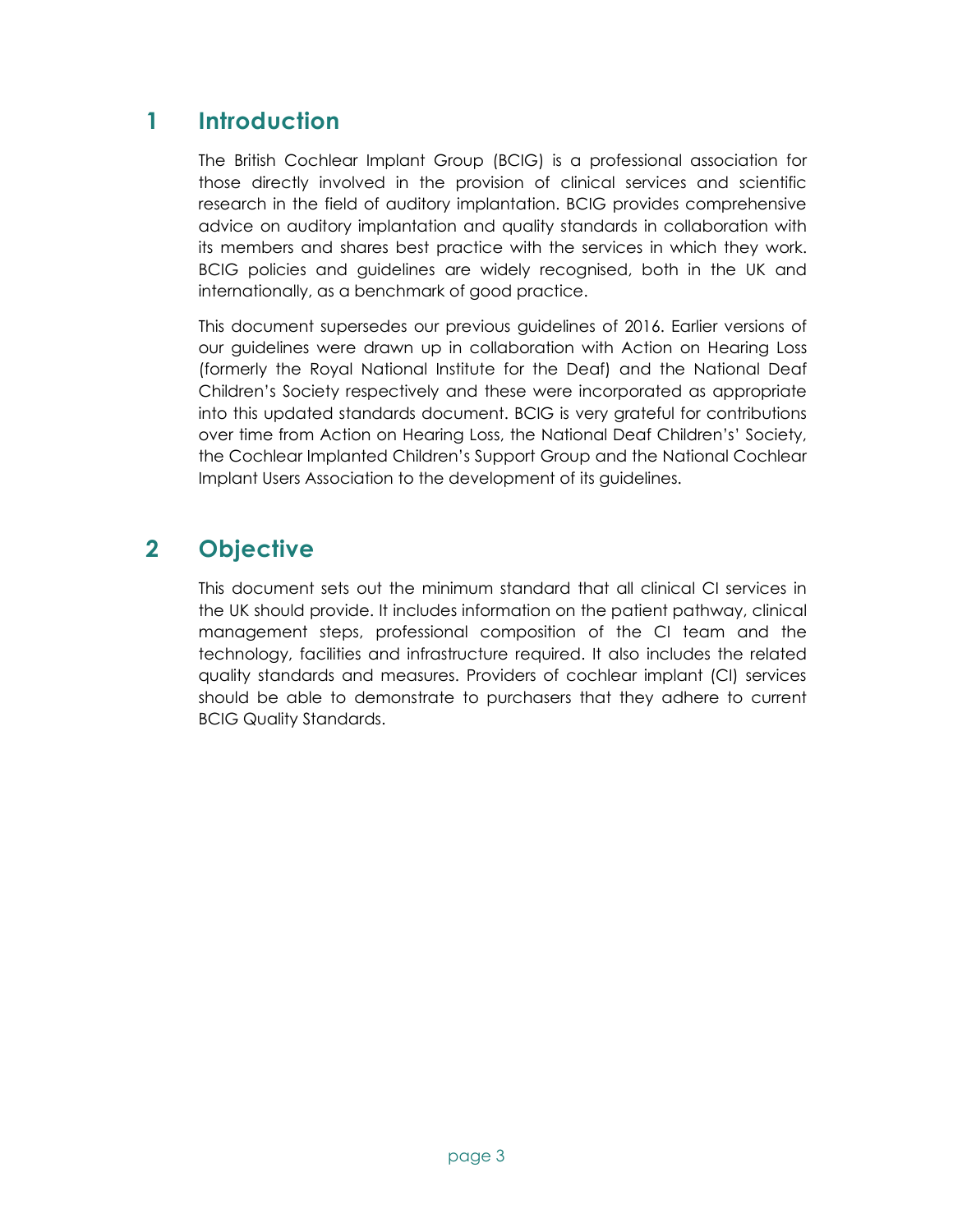# 3 Cochlear implantation

### 3.1 Aim

The aim of cochlear implantation is to improve the hearing and quality of life for those with permanent functional severe to profound deafness who do not gain adequate benefit from optimally fitted hearing aids, and to promote the understanding and use of spoken language.

### 3.2 Technology

A CI is an electronic device. Unlike conventional hearing aids which work by making sounds louder, a CI provides direct electrical stimulation to the nerve endings (spiral ganglion) in the cochlea.

A CI consists of two parts, an internal part (surgically implanted) and an external part (worn either behind the ear, on the side of the head or on the body). Both parts work together. The internal part consists of a receiver/stimulator package and an electrode array. The external part consists of a sound processor and a transmitter coil. Some sound processors combine the processor and coil into a single unit. The processor powers and activates the internal part and the patient can only hear sound when it is worn. The processor is custom programmed to ensure that it delivers appropriate patterns of electrical stimulation to each individual electrode on the electrode array, thus bypassing the damaged hair cells and providing direct stimulation to the auditory nerve. This provides the CI user with a meaningful sound sensation.

CI systems (implants and processors) are commercially available from a small number of manufacturers worldwide. Reliability, quality, service support and cost should be taken into consideration in the device selection process.

The purchase of CIs must be compliant with UK procurement law and given the cost of the systems, will require Contracting Authorities to follow a tender process described by the EU Procurement Directives. This may be undertaken by the individual organisation or by a third party (e.g. regional or national purchasing groups).

Although CI services should seek to use the most up-to-date devices, the BCIG cautions against using unproven 'novel' devices. Teams should request evidence of effectiveness and reliability, and should obtain assurance of both readily available expert clinical support and long-term commitment from manufacturers.

Devices should have been awarded the CE Mark under the auspices of the European Union Medical Devices Regulations. The award of this mark reflects compliance with the safety requirements specified in EU regulations on "Active Implantable Medical Devices", but does not guarantee effectiveness.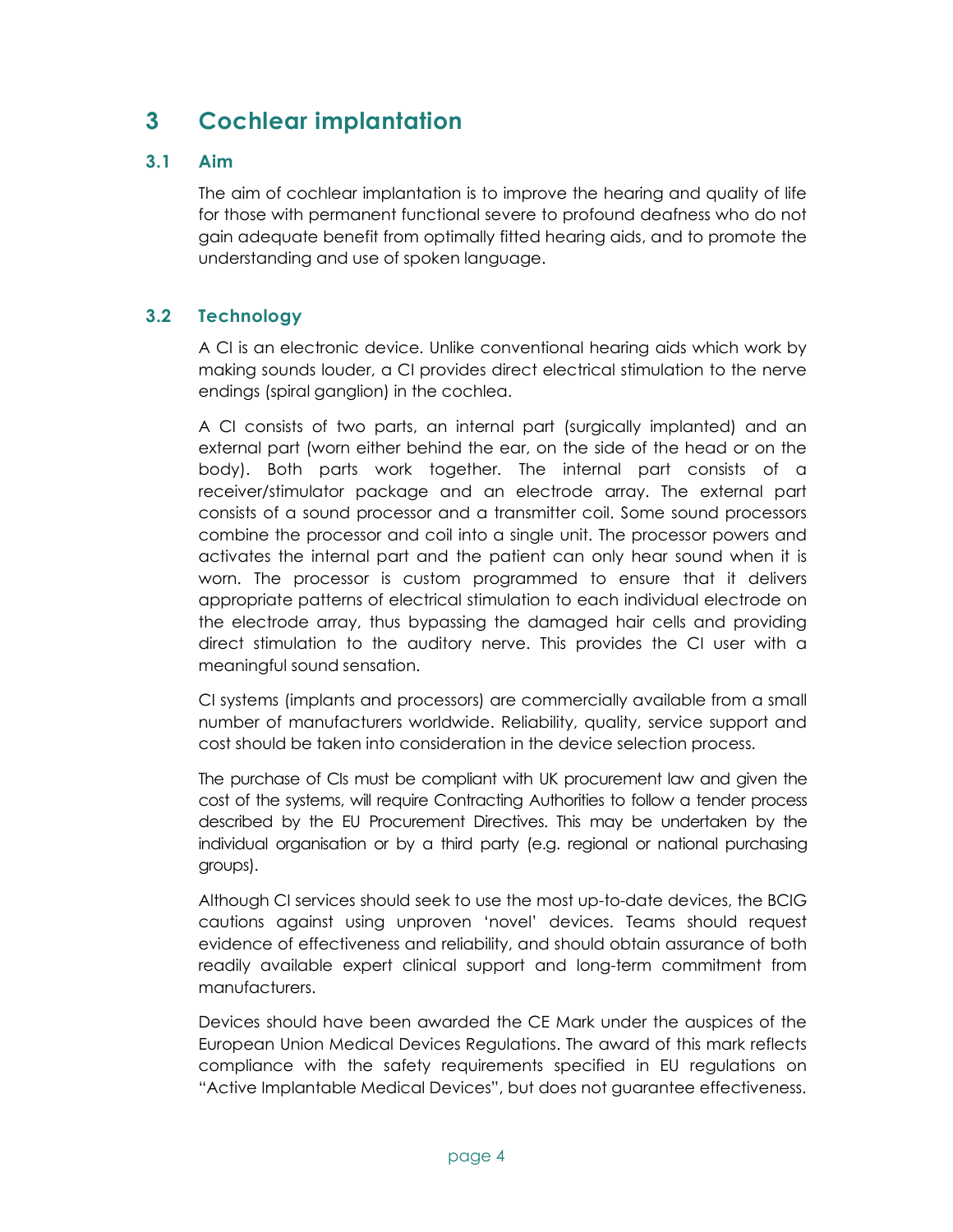### 3.3 Target patient group

Criteria for candidature are based on recommendations made by the BCIG which were upheld by NICE in TA166<sup>1</sup> and subsequent commissioning guidance (e.g. NHS England Circular SSC1442: Cochlear Implantation and patients with ANSD2).

Referrals for assessment are accepted for adults and children who gain inadequate or no measurable benefit from acoustic hearing aids.

Under NICE TA166 adults who are found to be candidates on completion of assessment are offered a unilateral cochlear implant. In exceptional circumstances (e.g. dual sensory impairment) adults may be offered simultaneous bilateral cochlear implants.

For children, simultaneous bilateral cochlear implantation is recommended as an option whenever clinically appropriate. Sequential implantation is not supported under NICE TA166 unless the patient was unilaterally implanted as a child at the time of its publication, and remains a child at the time of sequential surgery. In exceptional circumstances sequential bilateral implantation may be required for medical or audiological reasons.

There may be patients who do not meet the above criteria, but for whom cochlear implantation is recommended by the clinical team following a full multidisciplinary assessment. Such cases may, for instance, include patients whose functional hearing is significantly poorer than their pure tone audiogram results. In such cases an individual funding request (IFR) can be made for NHS funding.

Evidence regarding patient selection criteria will be kept under regular review by the British Cochlear Implant Group.

### 3.4 The cochlear implant team

The CI service should be delivered by a multidisciplinary team of specialist professionals with expertise in otology (surgical and nursing), clinical science (audiological scientists and/or clinical physicists), clinical physiology (audiologists and/or hearing therapists) and rehabilitation (speech and language therapists and/or teachers of the deaf and/or auditory verbal therapists). Where clinical psychology is not available as part of the core team, it is recommended that the team has access to clinical psychology services with experience in working with severe/profound deafness. Access should also be available to other appropriate health professionals (e.g. audiovestibular physicians, paediatricians and geriatricians). The team must have the knowledge and skills to assess and work with children and adults with a range of complex needs, additional to their deafness.

The team will include a Head of Service/Coordinator who will have a leadership/ management role. This team member should be a clinician, with extensive experience in the field of cochlear implantation, with proven leadership abilities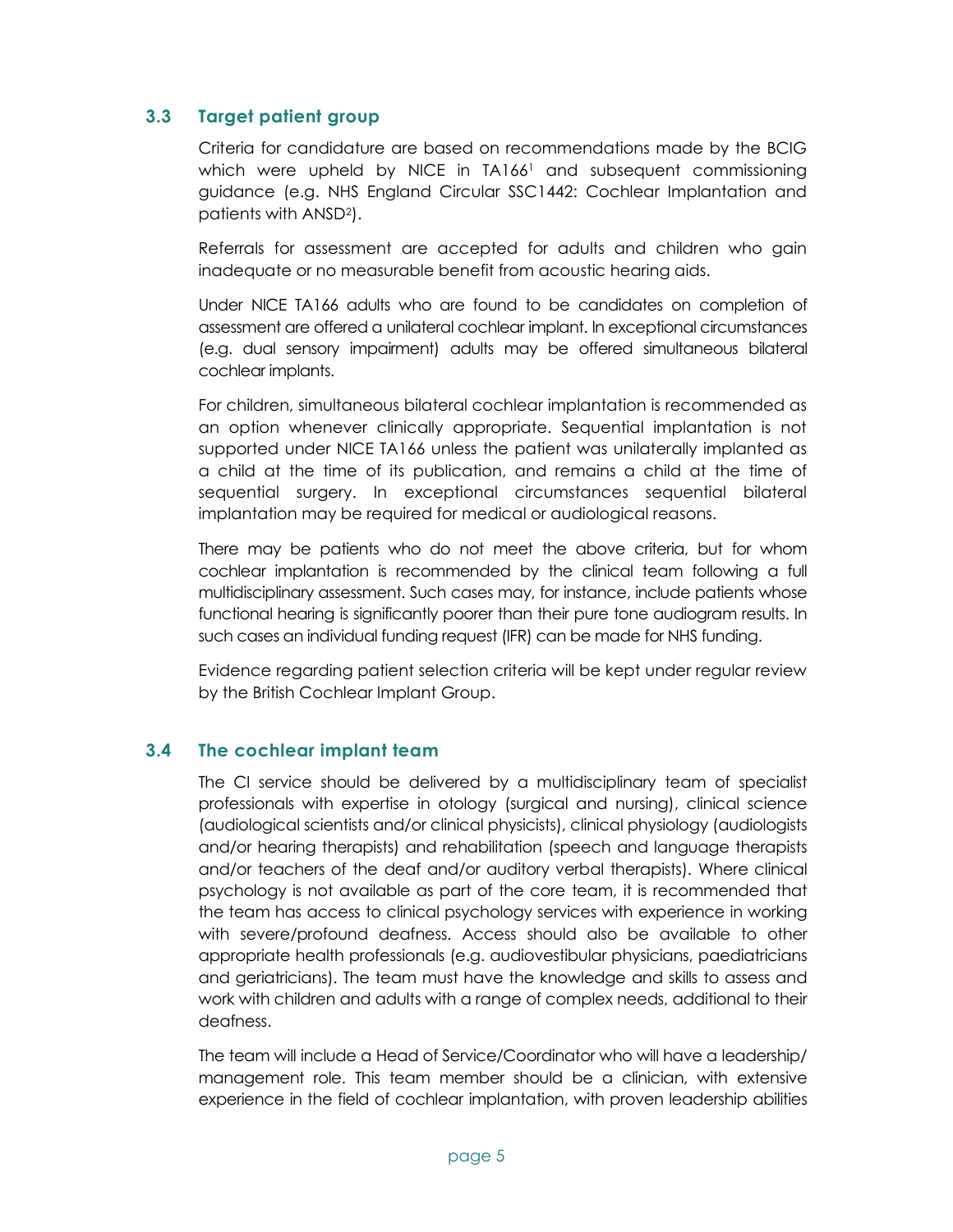to ensure the maintenance and development of a highly skilled specialised Service. The Head of Service/Coordinator will have responsibility to ensure that the patient's needs are met throughout the entire patient pathway and that relevant Quality Standards and National Specifications are achieved.

#### 3.5 Quality measures

|    | <b>Standard</b>                                                                                                                                           | <b>Measure</b>                                                                                                      |
|----|-----------------------------------------------------------------------------------------------------------------------------------------------------------|---------------------------------------------------------------------------------------------------------------------|
| 3a | The purchase of CI systems must be compliant with<br>UK procurement law                                                                                   | Documentary evidence of<br>purchasing and compliance                                                                |
| 3b | The procurement process should allow<br>consideration of quality, effectiveness and<br>reliability, clinical and long term support, as well as<br>cost    | Documentary evidence                                                                                                |
| Зc | CI systems must be awarded CE Mark under<br><b>European Union Medical Device Regulations</b>                                                              | Documentary evidence                                                                                                |
| 3d | Candidature criteria should be based on NICE<br>quidance (TA166 2009), associated national<br>guidelines and local commissioning agreements               | i) Ongoing departmental audit of<br>compliance<br>ii) Documentary evidence of any<br>local commissioning agreements |
| 3e | The CI clinical team will comprise all essential roles<br>to deliver safe and effective care, and include<br>senior clinical leadership/management role/s | Documentary evidence                                                                                                |

# 4 Communication and information

It is important that patients, their families, carers and associated professionals are given appropriate access to information both during the assessment process and post implantation as necessary. Young people should be included in discussions, directly with clinicians as appropriate, wherever appropriate and supported to participate in decision-making about their care.

Patients and parents/carers should be given information about cochlear implantation, the treatment process, relevant organisations (such as national and local charities and self-help organisations), equipment and services for deaf and deafened people, including Deaf community organisations.

Information should be available online for those interested in finding out about cochlear implantation, those under assessment and following implantation. Full use should be made of internet-based communications including video, social media and websites. Links to information from other relevant organisations such as device manufacturers, the British Cochlear Implant Group, third sector organisations and other relevant bodies should be provided.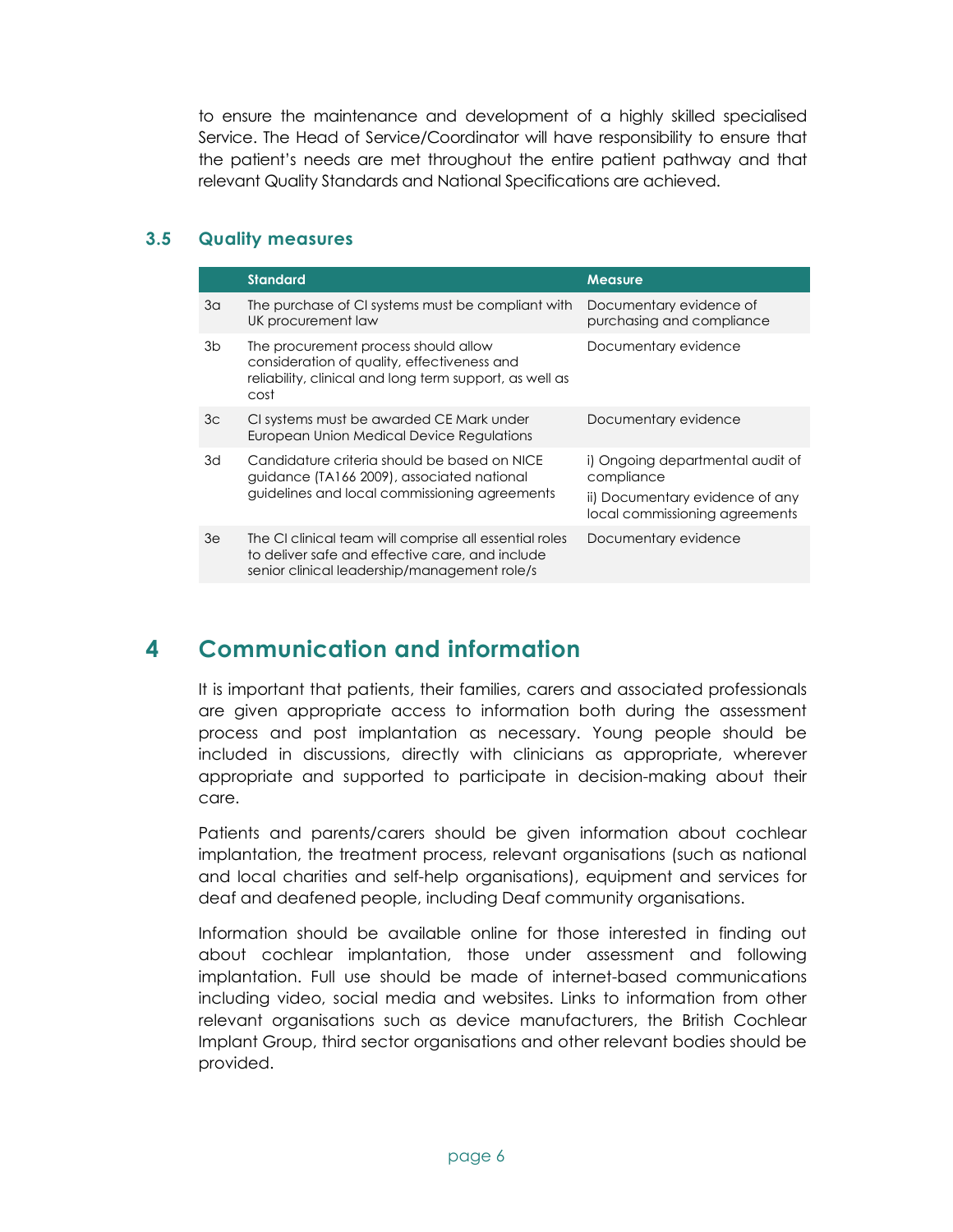Whenever possible, information should be provided to patients in a language that is appropriate to their preferred method of communication, including availability of interpreting services within appointments. Verbal information should be supported by a written summary to the patient whenever indicated.

Following implantation patients should be given access to information regarding medic alert systems and local and national support groups.

### 4.1 Quality measures

|    | <b>Standard</b>                                                                                                                                                                 | <b>Measure</b>                                                                                         |
|----|---------------------------------------------------------------------------------------------------------------------------------------------------------------------------------|--------------------------------------------------------------------------------------------------------|
| 4α | Patients/parents/carers should be given up-to-<br>date information, including in writing, about<br>cochlear implants, the treatment process and<br>relevant other organisations | Systems in place to ensure<br>patients are provided with<br>information within specified<br>timescales |
| 4b | Up-to-date information should be available online<br>about cochlear implants, the treatment process<br>and relevant other organisations                                         | Systems in place to ensure to<br>provide online information and<br>links are available                 |
| 4c | British Sign Language and spoken language<br>interpreters should be available at appointments                                                                                   | Systems in place to ensure<br>interpreting services are<br>available as required                       |

### 5 Equality of access

Cochlear implant services are committed to equality of access including age, disability including learning disability, gender, race, sexual orientation and religion/belief in all aspects of service delivery. Care should be taken to ensure that patients are not disadvantaged in terms of access to assessment, treatment or ongoing care. Services should gather data to enable them to demonstrate equality of access to provision or to identify and correct any inequality for groups including (but not limited to) gender, race and disability.

CI services should monitor and review their clinical pathway on an ongoing basis. Quality Impact Assessments, Equality and Diversity Impact Assessments and service user consultation should be carried out as appropriate prior to introducing any significant changes to service delivery. External and internal access should meet appropriate standards (see Section 13).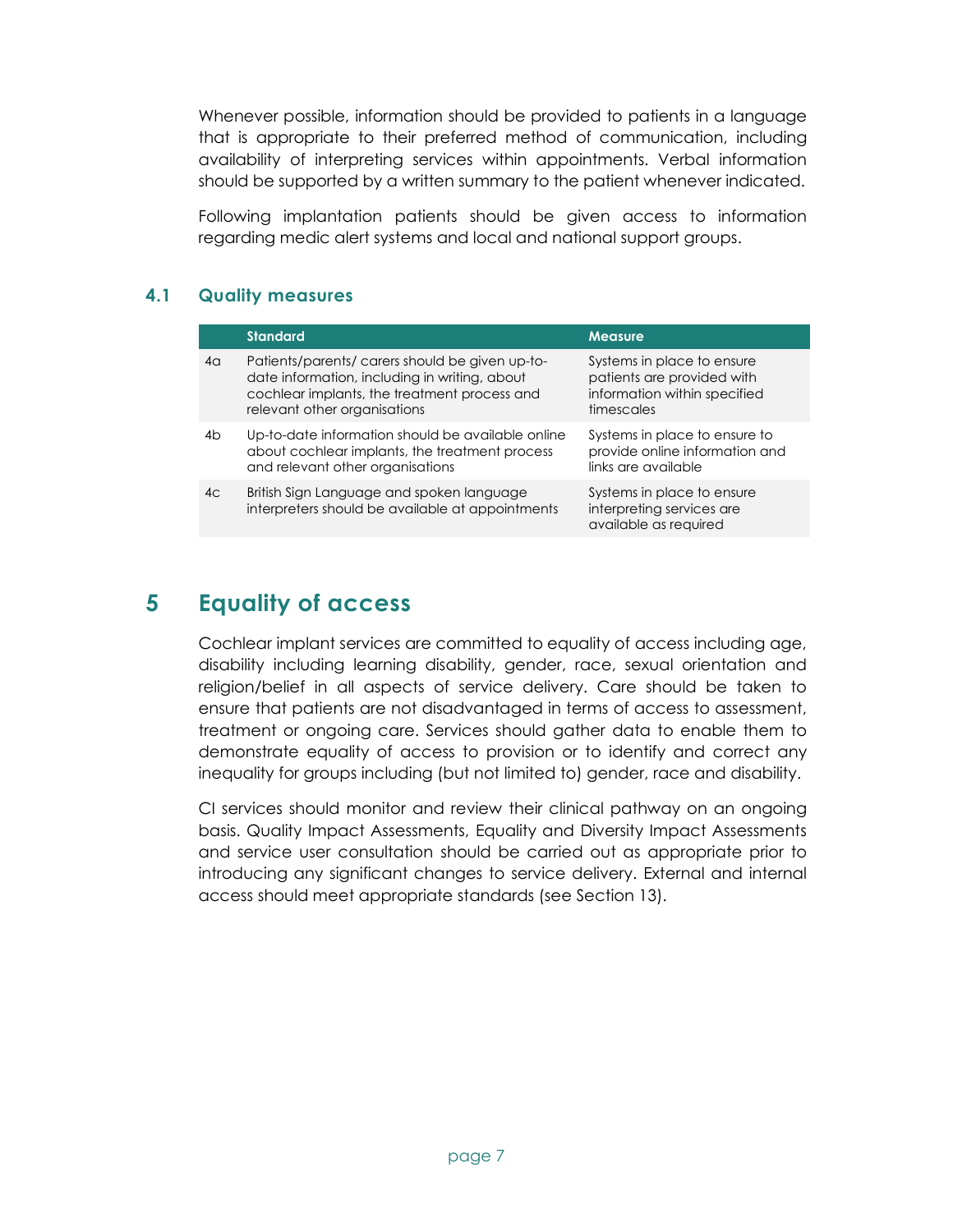### 5.1 Quality measures

|                | <b>Standard</b>                                                                                                           | <b>Measure</b>                                                      |
|----------------|---------------------------------------------------------------------------------------------------------------------------|---------------------------------------------------------------------|
| 5a             | The CI service should evaluate access of minority<br>groups (including but not limited to gender, race<br>and disability) | Systems in place to collect and<br>review data                      |
| 5 <sub>b</sub> | The CI service should demonstrate plans and<br>actions to address areas of inequality identified                          | Systems in place to demonstrate<br>plans in place and actions taken |

### 6 Care pathway

There are five phases of patient management within the cochlear implant care pathway: pre-implant assessment, surgery, device programming, rehabilitation and equipment maintenance.

#### 6.1 Continuity of care

The five phases of patient management are not independent of one another; rather, information about a patient established in one phase should be used to determine the maximally safe and effective management in another. Information about patients must flow easily between phases. This may not occur efficiently if separate providers are responsible for different stages of management, which may introduce risks in terms of patient safety, clinical effectiveness and patient experience, except where two or more providers have explicitly grouped together to offer a service partitioned in this way. Hence, the CI service should demonstrate that it can provide for a comprehensive service across all five phases of patient management and Commissioners should normally seek to purchase the complete service for a patient from a single provider.

The NHS should reinforce and consolidate the activities of existing CI services that provide cost-effective services. Additional new CI services should only be considered where there is unmet need in the area which cannot reasonably be met by existing CI centres and if the proposal can demonstrate that it will be cost-effective, able to meet BCIG Quality Standards and will not destabilise existing clinically and cost-effective services. BCIG Council can offer assistance to any Commissioners who wish to explore the establishment of additional or alternative service provision.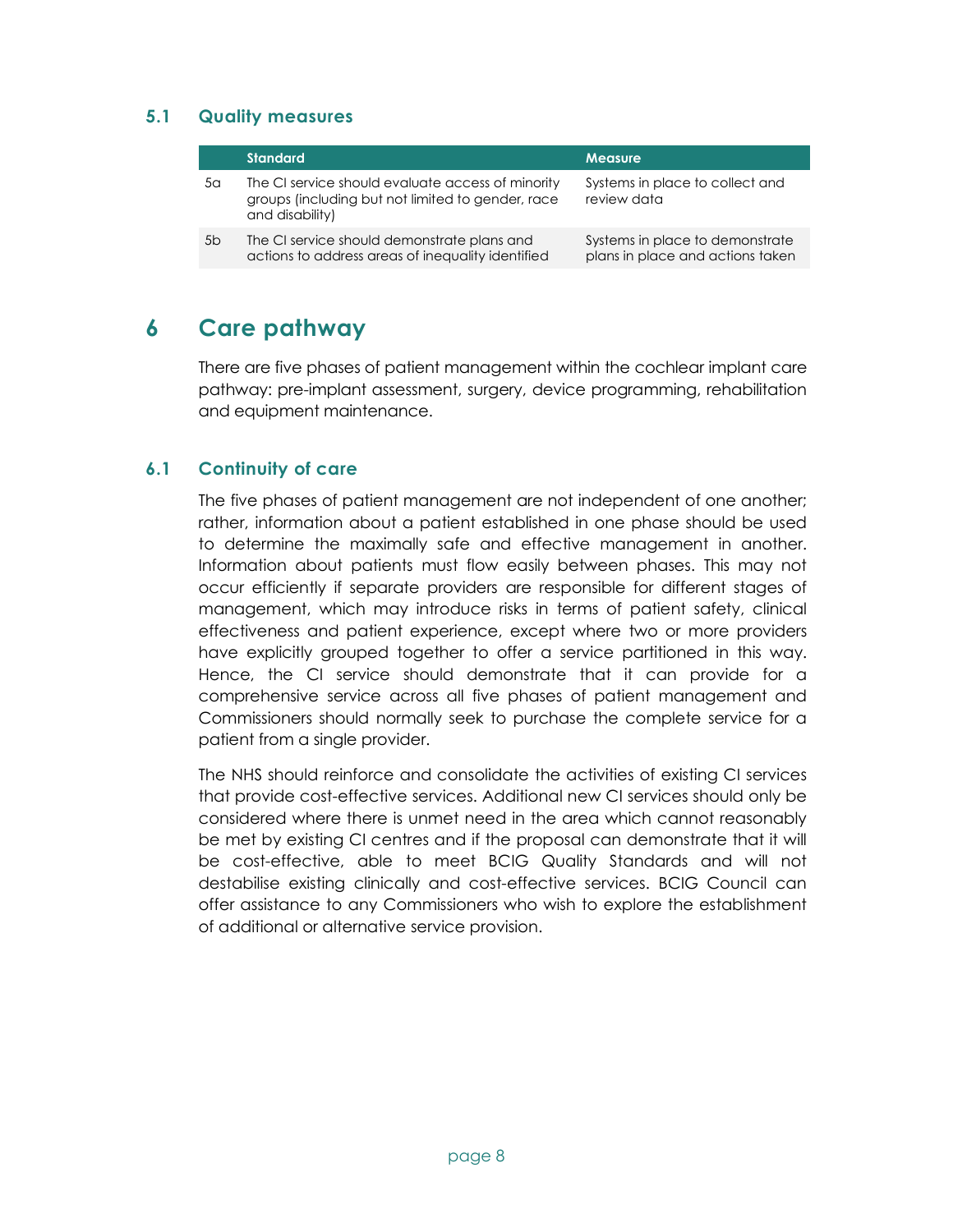#### 6.2 Quality measures

|    | <b>Standard</b>                                                                                                                                                                                              | <b>Measure</b>                                                                                            |
|----|--------------------------------------------------------------------------------------------------------------------------------------------------------------------------------------------------------------|-----------------------------------------------------------------------------------------------------------|
| 6a | The CI service must provide for a comprehensive<br>service across all five phases of patient<br>management: pre-implant assessment, surgery,<br>device programming, rehabilitation, equipment<br>maintenance | i) Systems in place to ensure<br>continuity of care across patient<br>pathways<br>ii) Records of activity |
|    |                                                                                                                                                                                                              |                                                                                                           |

### 7 Pre-implant assessment

The CI service should have the infrastructure to carry out assessment for CI, including a full specialist team and all associated specialist equipment, materials and facilities. Details on these are given in sections 11 to 14 below.

Patients undergo assessment to establish candidacy for cochlear implantation. A wide range of tests and investigations are carried out by the multidisciplinary CI team to determine whether individuals meet the selection criteria and are likely to benefit from cochlear implantation. The CI service and local services should proactively engage with each other to ensure that patients have a comprehensive, thorough and timely assessment. The patients' experience will be improved by ensuring effective liaison and co-operation between these services.

The assessment process usually entails several visits to the CI centre; for children, the CI team rehabilitation professionals should liaise closely with the child's family and local professionals. It is recommended that this is facilitated through the use of home, local clinics and nursery/school visits.

Co-ordinated management of the pre-implant assessment is the responsibility of the Head of Service/Clinical Co-ordinator. Fast tracking of patients through the assessment process must be available when clinically indicated.

#### 7.1 Waiting times

The cochlear implant assessment and treatment pathway is subject to NHS waiting time directives. The complexity of the CI assessment pathway, in some cases requiring repeat assessments, watchful waits and other interventions, which may not count towards targets, means that for some individuals the total time to treatment can be longer. Patients should be regularly informed about how they are progressing through the assessment process to provide reassurance and ensure appropriate expectations.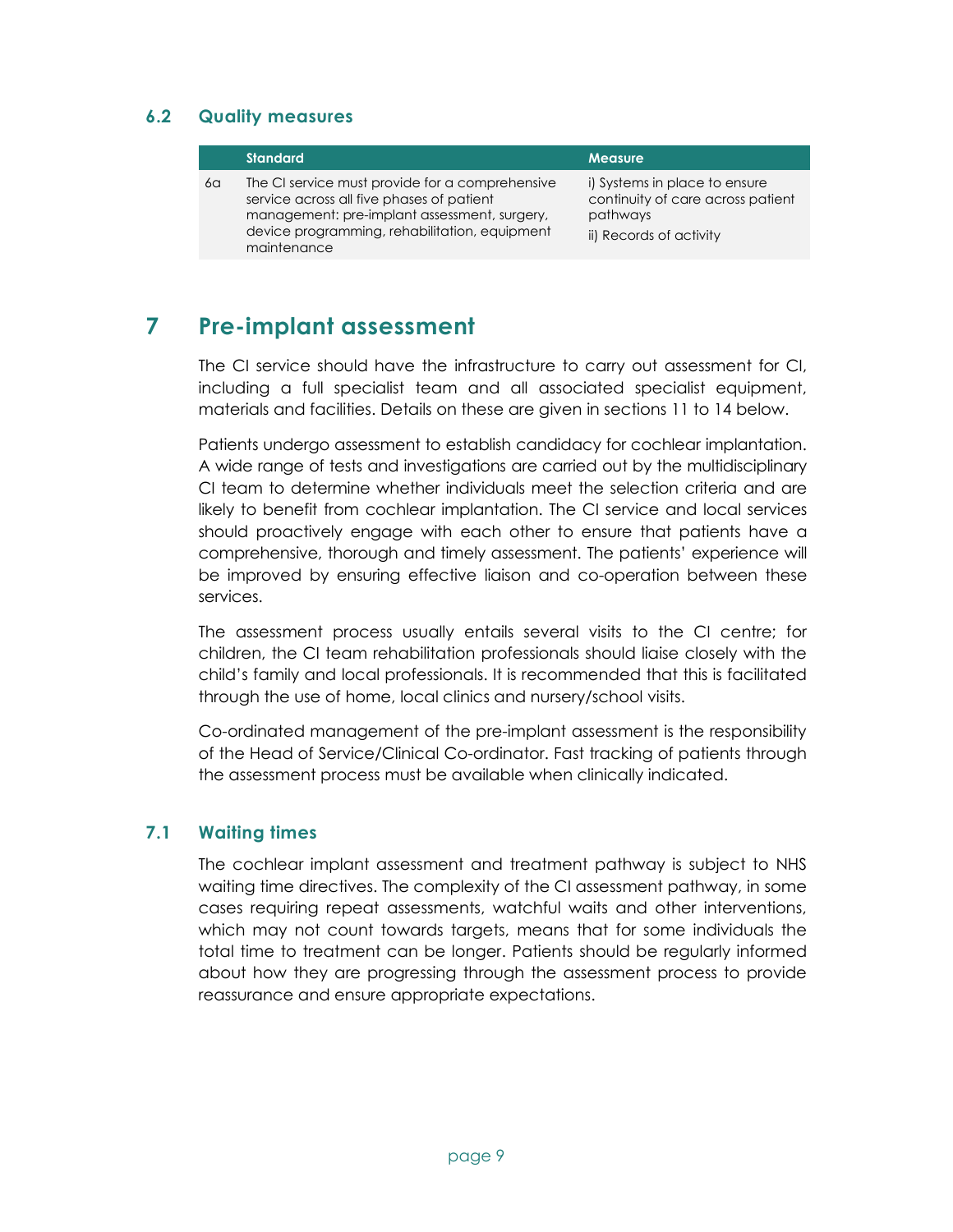### 7.2 Audiological assessment

Evaluation of hearing status, benefit from hearing aids and functional hearing ability is undertaken by the clinical scientist/clinical physiologist, in compliance with British Society of Audiology recommended procedures and guidance where available (see British Society of Audiology website resources3). Equipment must be calibrated to the current British and ISO standards. The team will work in conjunction with local services and medical physics teams as appropriate.

Audiological assessment may include (as appropriate):

- Detailed patient history
- Otoscopic examination of the ears
- Determination of hearing thresholds bilaterally using pure tone audiometry or other recognised methods suitable for the patient's age and abilities
- Determination of uncomfortable loudness limits
- Objective hearing threshold assessment
- Evaluation of middle ear function using tympanometry
- Speech perception assessment
- Spatial and directional hearing assessment
- Evaluation of current hearing aids and hearing aid prescription
- Provision of optimised hearing aids/settings as required (in conjunction with local services as appropriate)
- Patients fitted with new hearing aids or with a change of hearing aid settings may require access to a structured programme of auditory rehabilitation. It is recommended that trials with new aids or different settings be conducted in accordance with NICE Guidelines. For some patients the period may be extended to several months for clinical reasons
- Referral for balance/vestibular assessment
- **Provision of specialist advice on managing hearing loss in complex cases** e.g. borderline candidates, patients with additional needs and Auditory Neuropathy Spectrum Disorder (ANSD)
- Evaluation of the patient's potential ability to participate in CI programming and identification of possible strategies to overcome limitations where they are identified
- Contribution to the clinical decision making process
- In the event of a patient being found unsuitable for CI, the team provide advice and make recommendations on future management e.g. hearing aid type/settings and accessories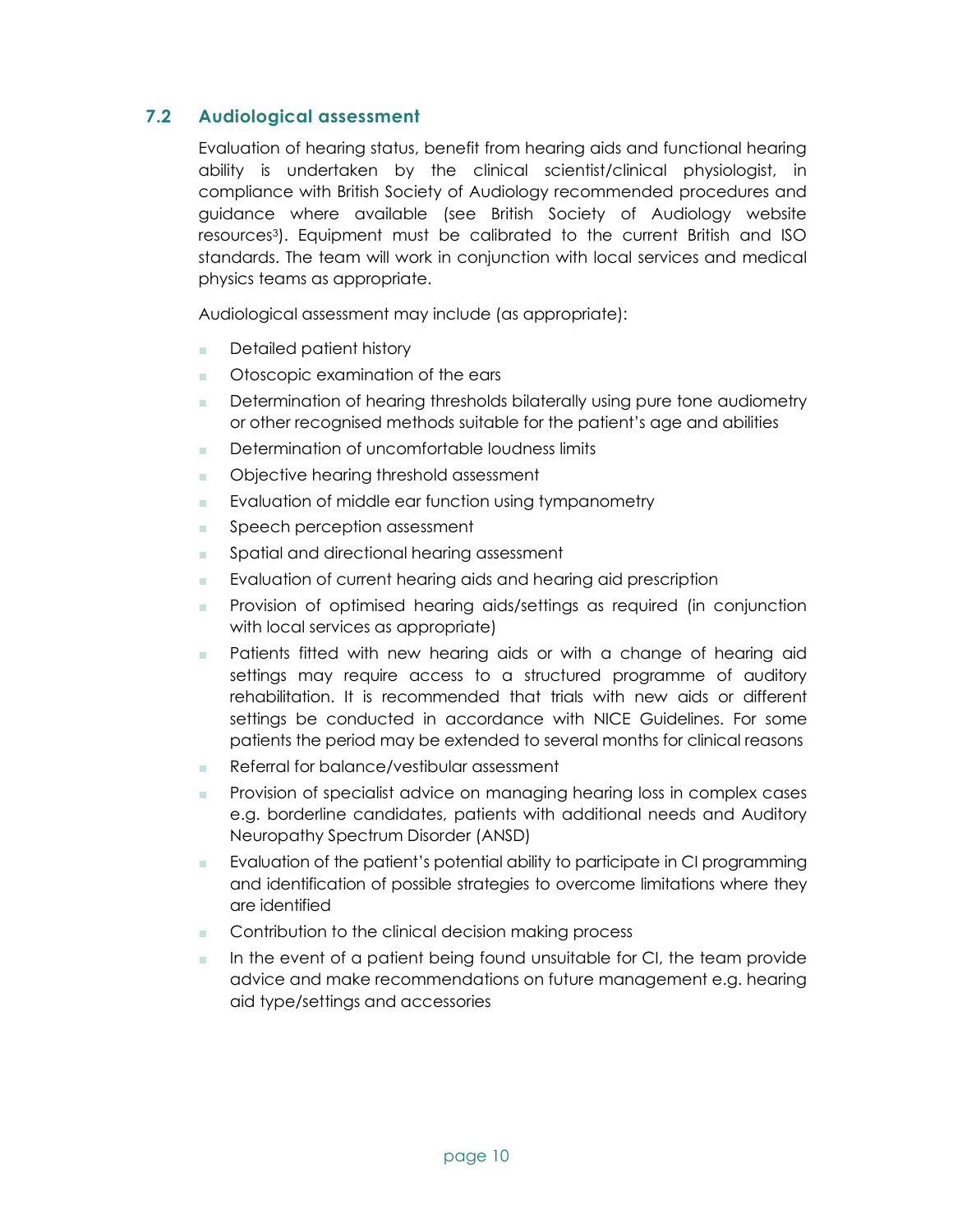### 7.3 Medical and radiological assessment

The medical CI team will liaise with the local/wider medical team (GP, Paediatrician, Consultant Otologist, Consultant Radiologist and other appropriate Consultants) to assess and ensure physical fitness for surgery. This may entail having tests, investigations and procedures carried out in their local or other area. All assessments and procedures should be in compliance with policies and guidance of the Royal College of Surgeons where available.

All patients being considered for cochlear implantation should have a medical consultation with the team Consultant Otologist.

Medical/radiological assessment may include (as appropriate):

- Overseeing medical aspects of the assessment process and preadmission process to ensure the patient is medically fit to undergo the treatment
- Establishment of aetiology (where possible)
- Referral for genetic counselling
- Referral of patients for MRI, CT or X-ray
- Referral for balance/vestibular assessment
- Advice regarding necessity for vaccination to minimize the risk of pneumococcal meningitis and confirmation of vaccination status
- Confirmation of patient and/or family expectations
- Informing of associated risks of the treatment pre- and post-surgery
- Obtaining fully informed patient consent for surgery

Imaging may be carried out locally to the patient and if so, the images should be viewed on the national Picture Archiving and Communication System (PACS) and the CI service Consultant Radiologist and Consultant Otologist will provide expert opinion.

### 7.4 Habilitation/rehabilitation assessment

Habilitation or rehabilitation in listening and language development is provided by habilitation professionals such as speech and language therapists, teachers of the deaf, auditory verbal therapists and hearing therapists. Pre-operative assessment will cover a full specialist evaluation of the patient's potential to benefit from cochlear implantation. This will include functional hearing abilities, communication strategies including speech and language, social support network, individual family circumstances, expectations of treatment and commitment to having cochlear implants and the rehabilitation involved. For children, this would also include gaining information about their pre-school educational support or educational environment and peer relationships.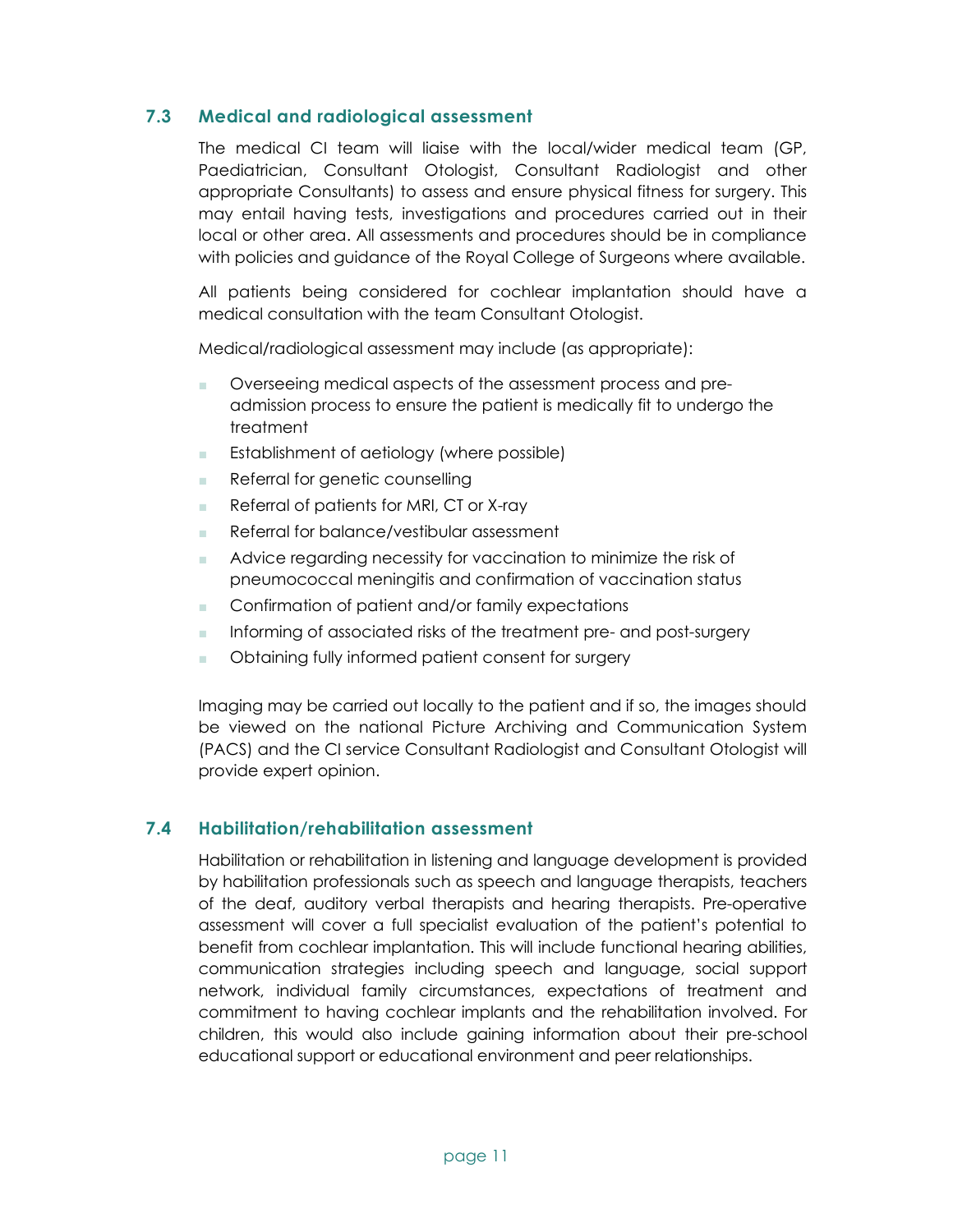These assessments may take the form of observation, subjective description or evaluation using formal test procedures. The assessment procedure will take into account the patient's age, hearing status and any other medical and/or cognitive issues.

Assessments and evaluation should be undertaken as appropriate in compliance with the guidelines and procedures of the Royal College of Speech and Language Therapists, British Association of Teachers of the Deaf, the AG Bell Academy for Listening and Spoken Language and the British Society of Audiology where available. Equipment should be calibrated to the current British and ISO standards<sup>4</sup> .

The rehabilitation assessment may cover (as appropriate):

- Receptive skills listening skills for speech
- Lip-reading skills
- Comprehension of spoken language
- Expressive skills
- Language skills in all relevant modes of communication
- Intelligibility, voice and speech sound system
- Quality of life
- Consideration of the environments in which each patient typically communicates and where they find most difficulty
- Expectations setting and management
- Provision of local advice and support
- Device counselling including care and maintenance of the device

For children, a specialist rehabilitation advisor from the team may visit the child in their home and local clinic or education setting. The CI team will provide advice on rehabilitation strategies to parents/carers and local professionals during the assessment process, based on the individual needs and circumstances of the child.

For adults, the assessment is usually centre-based but special arrangements may be put in place for those who are medically unfit to travel. The patient may be assessed in conjunction with their local professionals.

Throughout the assessment period the candidate (where appropriate) and parents/carers should have a clear understanding of the main benefits and limitations of implantation. They should demonstrate that they have realistic expectations of cochlear implantation, e.g. by using a measurement tool such as an expectations questionnaire.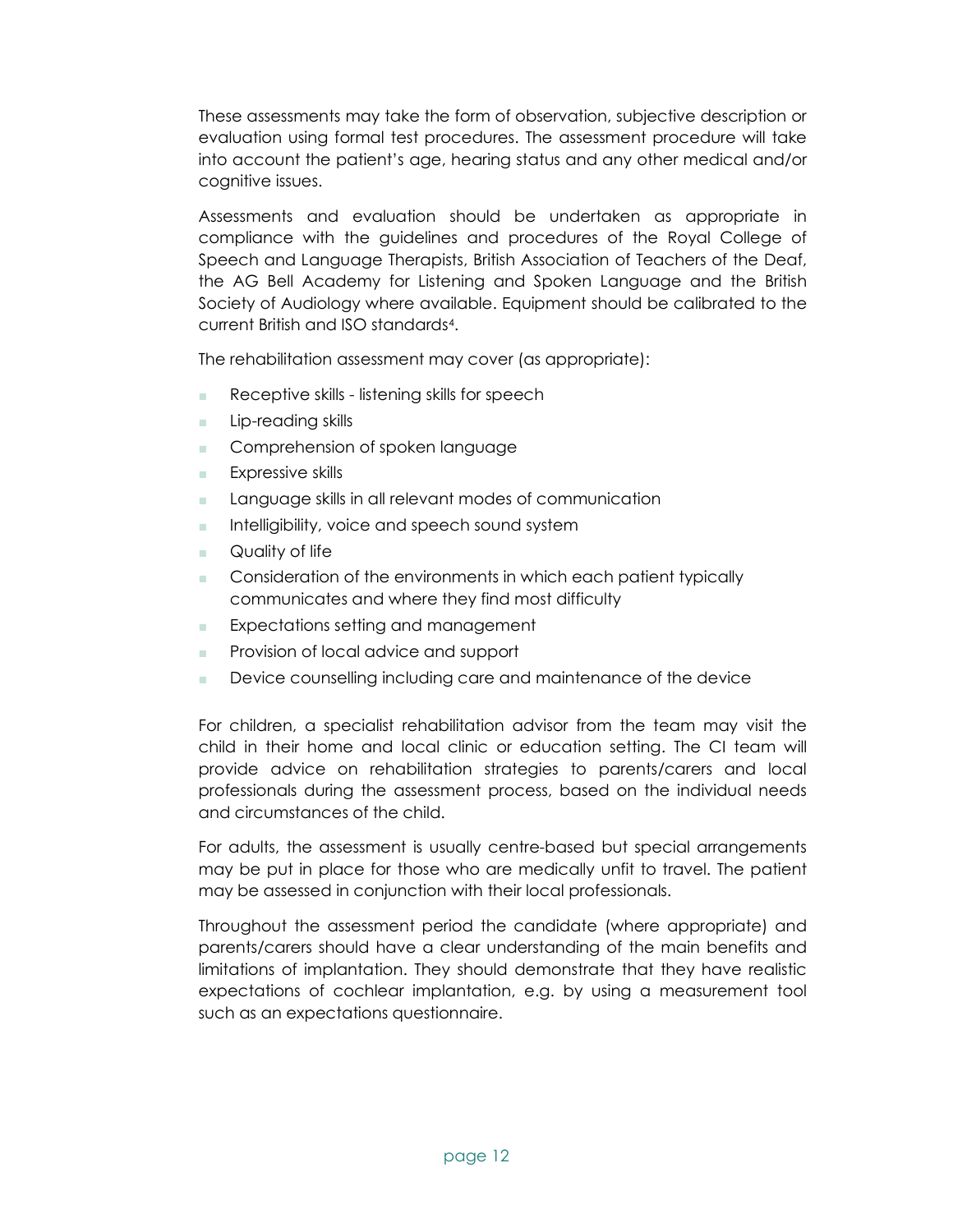Prior to implantation it is recommended that candidates and their families have an opportunity to hear first-hand experiences of cochlear implantation, either through face to face meetings with implant users and their families, or via DVD/videos/other media.

#### 7.5 Psychological assessment

Cognitive, emotional and behavioural factors can influence the assessment, decision to treat, and post-treatment phases of cochlear implantation. It is recommended that CI services have access to a clinical psychologist with experience in managing patients with severe/profound hearing loss. Clinical psychologists assess the individual patient's or family's needs based on psychological theories and research and provide or recommend appropriate interventions. Clinical psychology input can be indicated at any stage of the patient pathway.

### 7.6 Decision to treat

Information will be collated from all relevant professionals. On completion of the assessment process, a decision regarding whether or not cochlear implantation is recommended will be taken by the multidisciplinary team together with the patient and parent/carer as appropriate.

The Consultant Otologist carrying out CI surgery is responsible for consenting the patient and/or legal carer about the surgical procedure and potential benefits, risks and complications. Potential complications associated with major ear surgery, with additional specific reference to revision surgery and re-implantation for various reasons including device failure, together with implications of future MRI imaging should be included in the discussion. Waiting times for surgery and information about the hospital stay and postoperative follow-up should be outlined to the patient/carer.

On completion of the assessment pathway a comprehensive report should be provided to the referrer, the patient's GP and the patient as indicated.

If the outcome of the assessment is that cochlear implantation is not recommended for a patient, future management should be discussed together with the opportunity for re-referral in the future as appropriate. These issues should be covered in the written report.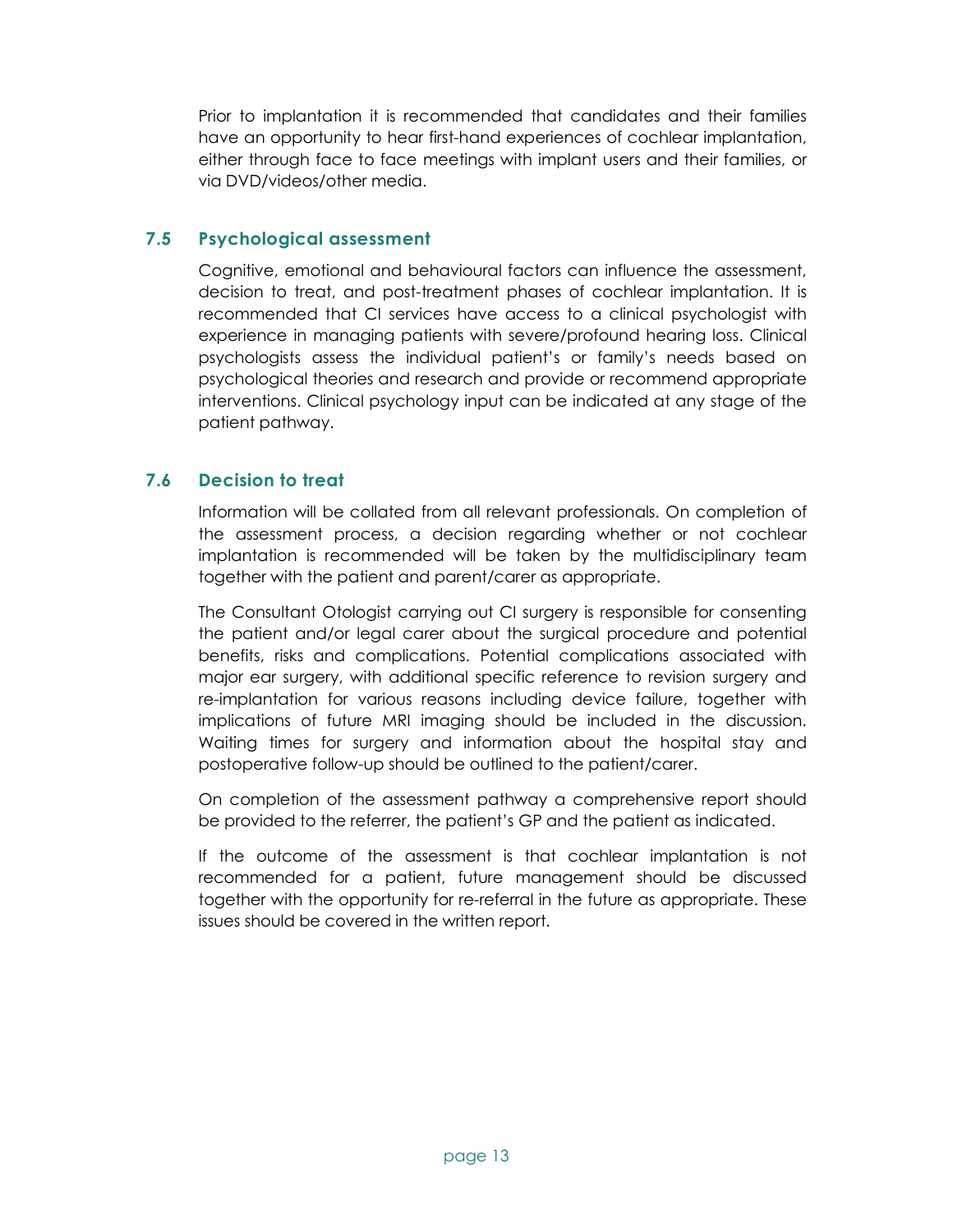### 7.7 Quality measures

|                | <b>Standard</b>                                                                                                                                                                      | <b>Measure</b>                                                                                       |
|----------------|--------------------------------------------------------------------------------------------------------------------------------------------------------------------------------------|------------------------------------------------------------------------------------------------------|
| 7 <sub>a</sub> | The CI service should have the infrastructure<br>(staffing, facilities and processes) necessary to<br>deliver clinically- and cost- effective services                               | Systems in place which document<br>and facilitate main aspects of<br>service provision               |
| 7b             | The CI service should adhere to current NHS<br>waiting time directives                                                                                                               | i) Systems in place to facilitate<br>appropriate management of<br>waiting times<br>ii) Ongoing audit |
| 7c             | Fast-tracking of urgent cases, such as following<br>meningitis, must be available                                                                                                    | Systems in place to ensure fast<br>tracking is supported as required                                 |
| 7d             | Equipment must be calibrated to current British<br>and ISO standards                                                                                                                 | Systems in place and documentary<br>evidence available                                               |
| 7e             | Audiological procedures should comply with<br><b>British Society of Audiology Recommended</b><br>Procedures and guidance where available                                             | Systems in place to support<br>appropriate clinical practice                                         |
| 7f             | All medical/surgical assessments and procedures<br>should be compliant with policies and guidance<br>of the medical and surgical Royal Colleges<br>where available                   | Systems in place to support<br>appropriate clinical practice                                         |
| 7g             | Speech and Language procedures should<br>comply with the policies and guidelines from the<br>Royal College of Speech and Language<br>Therapists where available                      | Systems in place to support<br>appropriate clinical practice                                         |
| 7h             | Teacher of the Deaf procedures should comply<br>with policies and guidance of the British<br>Association of Teachers of the Deaf and British<br>Society of Audiology where available | Systems in place to support<br>appropriate clinical practice                                         |
| 7i             | Psychological procedures should comply with the<br>policies and guidance of the British Psychological<br>Society where available                                                     | Systems in place to support<br>appropriate clinical practice                                         |
| 7j             | Auditory-Verbal Therapists should comply with the<br>policies and guidelines from The AG Bell<br>Academy for Listening and Spoken Language<br>where available                        | Systems in place to support<br>appropriate clinical practice                                         |

### 8 Cochlear implant surgery

The CI service should have the infrastructure to carry out cochlear implant surgery, including surgical skills, theatre team, specialist scientific support, electro-medical equipment, medical/nursing aftercare and appropriate facilities.

CI services should develop a high level of surgical and scientific experience for each type of device which they provide. This can only be achieved by managing a critical mass of children or adults with each particular CI device. It is recommended that each surgeon within a service should carry out a sufficient number of cochlear implant operations per annum to ensure an appropriately high level of skill and experienced is maintained. Experience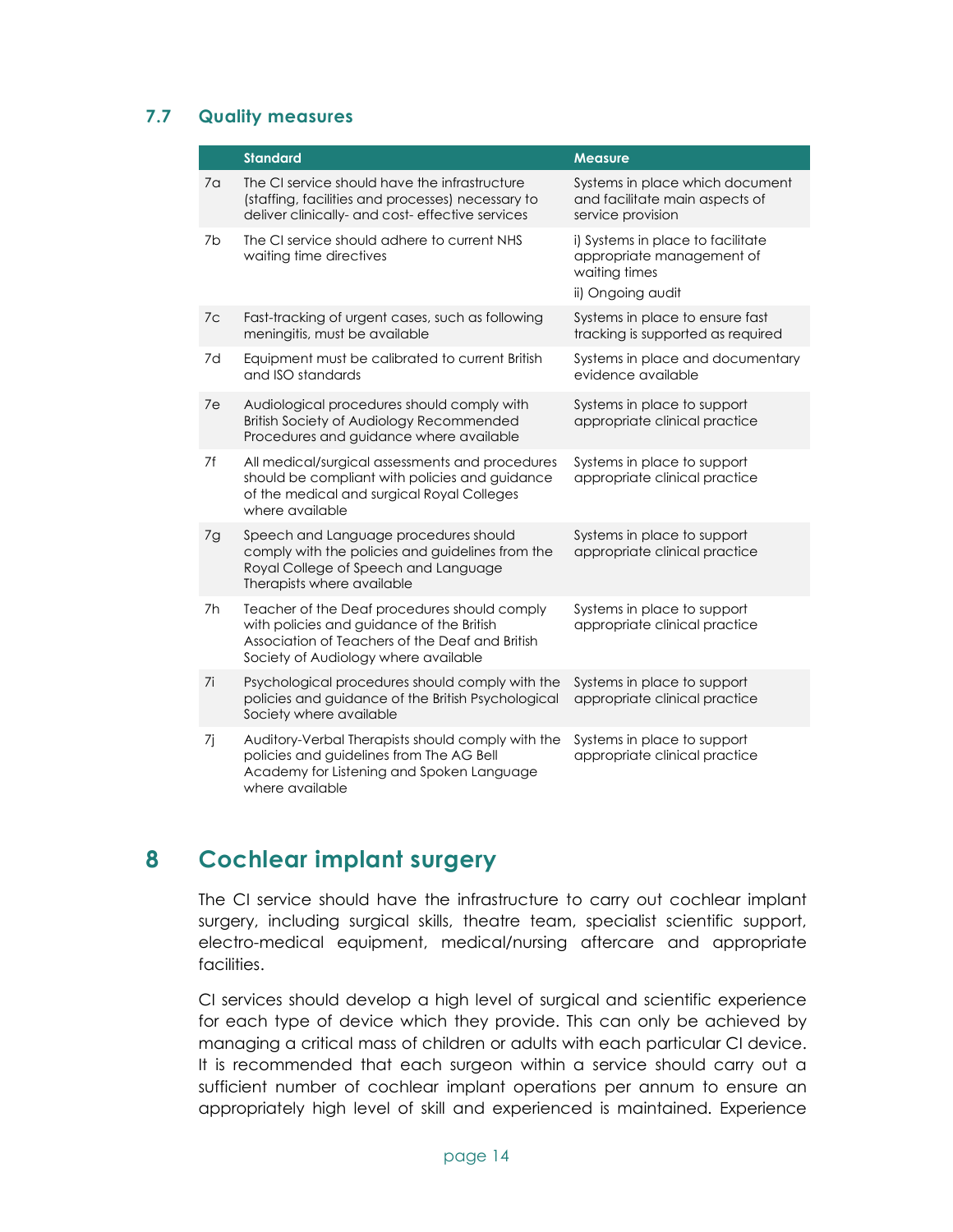within the field in the UK suggests that this should be of the order of 10 cochlear implants per year per surgeon. Each surgeon should regularly audit their surgical outcomes, to ensure their results and rates of complications are in within an acceptable range as described by published audits and case series, e.g. Broomfield et al 2014<sup>5</sup> .

To allow continuity of care, each programme should have a minimum of two experienced ear surgeons capable of performing cochlear implantation and managing any complications. Each surgeon should have a subspecialty interest in Otology and should have received Fellowship training, or equivalent, in cochlear implantation. Where there is a paediatric programme involving implantation in very young infants, the surgeon should also have extensive previous experience of major ear surgery in young children.

Surgery will be carried out using widely accepted minimally traumatic techniques and with reference to manufacturer's surgical manuals. This will include the use of facial nerve monitoring. Prior to wound closure, device function and hearing responses may be evaluated by electrophysiological assessment. Appropriate peri/post-operative imaging should be carried out to determine the position of the device in accordance with local policy.

Information regarding the outcome of surgery must be documented and should be made available to the implant team and the patient immediately after the operation. A written report should be sent to the referring clinician and GP following surgery.

All relevant registration documentation from the manufacturer must be completed, signed and returned.

Prior to discharge the patient should receive written information regarding care of the wound/ear and pain management post-operatively and written guidelines on what to do should medical/surgical problems arise.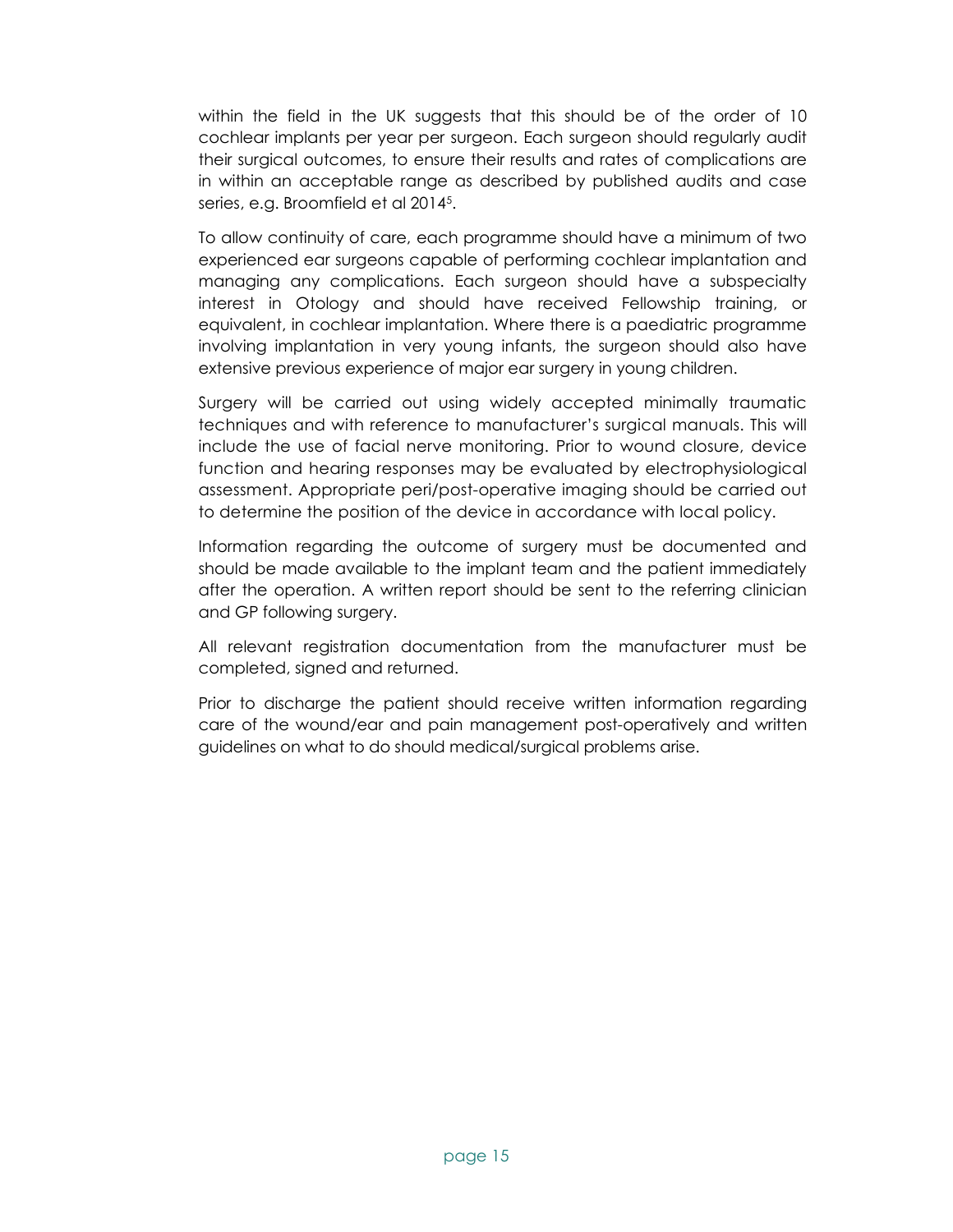|    | <b>Standard</b>                                                                                                                                                                                                                                                                                                                                                                                        | <b>Measure</b>                                                                                                                                                        |
|----|--------------------------------------------------------------------------------------------------------------------------------------------------------------------------------------------------------------------------------------------------------------------------------------------------------------------------------------------------------------------------------------------------------|-----------------------------------------------------------------------------------------------------------------------------------------------------------------------|
| 8a | The CI service should have the infrastructure to<br>undertake surgeries in a clinically safe and cost-<br>effective manner, including surgical skills,<br>specialist support, electro-medical equipment,<br>medical aftercare including access to intensive<br>care as indicated, and appropriate facilities                                                                                           | Systems in place which document<br>and facilitate main aspects of<br>service provision                                                                                |
| 8b | The CI service should have a minimum of two<br>experienced ear surgeons. Each surgeon should<br>have a subspecialty interest in Otology and<br>should have received Fellowship training, or<br>equivalent, in cochlear implantation. Where<br>implantation of very young children is delivered,<br>each surgeon should have extensive previous<br>experience of major ear surgery in young<br>children | Systems in place which document<br>and demonstrate that the CI<br>service is adequately and<br>appropriately staffed for provision<br>of care and succession planning |
| 8c | Annual surgical activity levels, of the order of 10<br>per year per surgeon, must be sufficient to<br>maintain high levels of skill and experience and<br>be subject to regular clinical audit to ensure their<br>results and rates of complications are in within an<br>acceptable range as described by published<br>audits and case series                                                          | i) Systems in place to ensure<br>internal monitoring of activity<br>ii) Systems in place for monitoring<br>complications and carrying out<br>clinical audit           |
| 8d | Surgery must be carried out using minimally<br>invasive techniques and with reference to the<br>manufacturer's surgical manuals                                                                                                                                                                                                                                                                        | Systems in place to support<br>appropriate clinical practice                                                                                                          |
| 8e | Facial nerve monitoring must be employed<br>during cochlear implant surgery                                                                                                                                                                                                                                                                                                                            | Systems in place to support<br>appropriate clinical practice                                                                                                          |
| 8f | Device function testing should be available as<br>required prior to wound closure                                                                                                                                                                                                                                                                                                                      | Systems in place to support<br>appropriate clinical practice                                                                                                          |
| 8g | Appropriate peri/post-operative imaging should<br>be carried out to evaluate device position prior<br>to discharge from hospital                                                                                                                                                                                                                                                                       | Systems in place to support<br>appropriate clinical practice                                                                                                          |
| 8h | A written report should be sent to the referring<br>clinician and GP following surgery                                                                                                                                                                                                                                                                                                                 | Systems in place to ensure flow of<br>patient information                                                                                                             |
| 8i | Written information should be given to the<br>patient or parent/carer on discharge from<br>hospital on post-operative management,<br>including wound care, pain management and<br>what to do if any problems arise                                                                                                                                                                                     | Systems in place to ensure patients<br>are provided with information<br>within specified timescales                                                                   |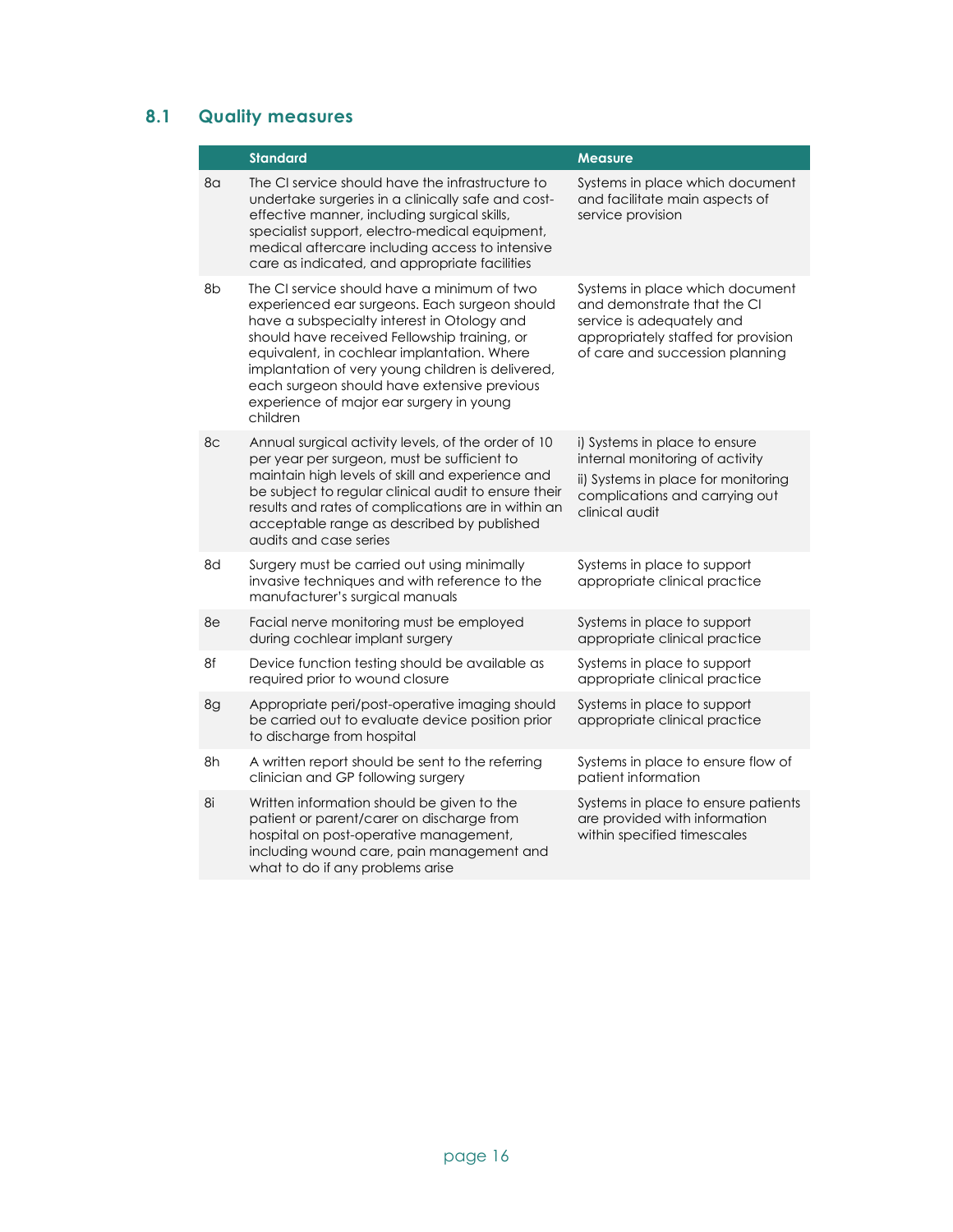### 9 Device programming

The procedure for activating and programming the device is an ongoing scientific process requiring highly specialist skills. Unlike hearing aids which work by the amplification of sound, cochlear implants work by applying electrical signals to electrodes implanted into the cochlea. Considerable expertise and experience is required, in particular when working with infants and young children. It is crucial that this work is carried out by an appropriately qualified, regulated and experienced healthcare scientist (Clinical Scientists, Clinical Physiologists). The scientific team must consist of at least three healthcare scientists to ensure minimal cover and continuity of patient care, at least one of whom should be a Clinical Scientist (Audiological Scientist or Clinical Physicist) with extensive cochlear implant experience.

The scientific team must possess a high level of experience and expertise for each type of device that they provide. This can only be achieved by supporting a critical mass of children and adults with each particular type of CI device. It is recommended that those involved in CI programming should be seeing an adequate number of patients per week in order to maintain their skills and deliver safe, accurate and effective treatment. They should abide by the relevant professional codes of conduct, e.g. Health and Care Professions Council Standards of Proficiency for Clinical Scientists and standards for continuing professional development.

The scientific team may provide programming appointments at the CI centre or in the CI recipient's local area (in the home, at a clinic, in an educational setting or by the use of telemedicine.

### 9.1 Overview of programming procedure

Once the patient's wound has healed the sound processor should be fitted and custom programmed for the first time (approximately 4 weeks after surgery).

Before initial programming, the Clinical Scientist or Clinical Physiologist should refer to the post-operative imaging report, the operation notes and the intraoperative measurements (if carried out).

The components of the external equipment should be checked and the programming procedure should be explained to the patient and parents/ carers.

During programming, each electrode on the electrode array is individually tested and activated by applying appropriate electrical stimuli. Careful observation and monitoring of the patient is required throughout this process. Electrodes that have the potential to cause undesirable non-auditory sensations, such as pain or muscle spasms must be de-activated. Stimulation parameters are optimised for each individual electrode to elicit sound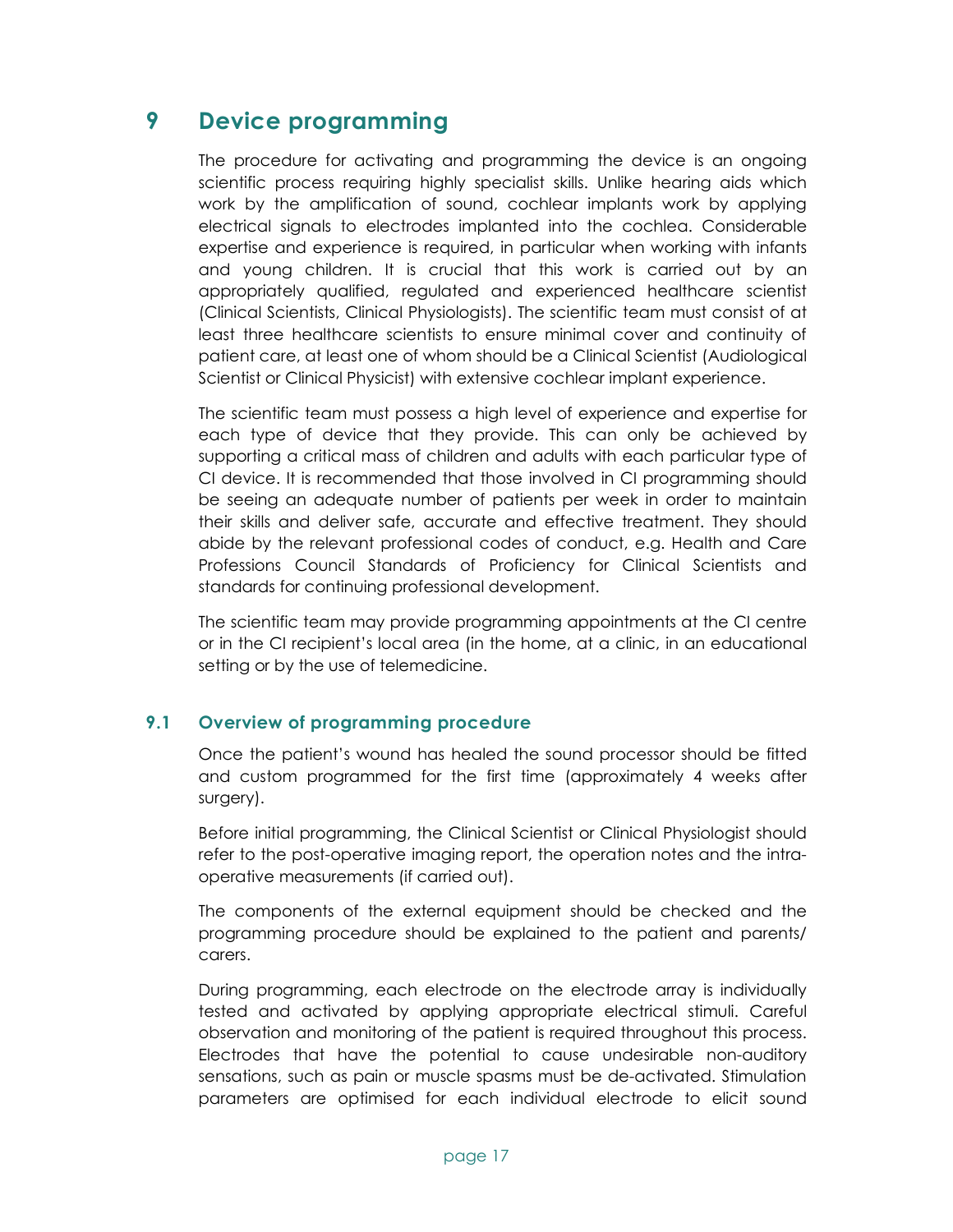sensations that vary in pitch and intensity (psychophysics). An appropriate processing strategy is applied to provide a meaningful sound sensation. For bilateral CI recipients, this procedure is carried out for each ear individually.

The parameters are programmed into the patient's sound processor(s). A number of programmes can be created for each ear for a range of listening conditions.

Instructions on the use of the sound processor must be given on or before the day of activation. Supporting materials on the handling, operating and care of the sound processor should be issued to the patient or parent/carer as appropriate.

Appropriate audiological, standardised speech perception and quality of life outcome measures should be performed at regular intervals to enable functional hearing to be monitored.

### 9.2 Programming schedule and access to scientific and technical support

The procedure for activating and programming the device is an ongoing scientific process. Patients' programming schedules are arranged as part of their Individual Management Plan (IMP). In the first year, regular appointments are required in order to achieve appropriate programming settings which are optimised over time for each individual patient and ear. The number of appointments may vary between patients, but typically a minimum of six appointments are recommended in the first year.

After the first 12 months, patients will typically transition to annual programming. This can take the form of an offered contact, or patient-led follow up. Children or those with more complex requirements may need to be seen more frequently.

Patients will need to be seen in the CI department urgently if they experience non-auditory sensations or a sudden change in sound sensation. They must have rapid access to an experienced Clinical Scientist or Clinical Physiologist for emergency appointments when a cochlear implant device failure is suspected, and within seven working days as a minimum.

For paediatric patients a written report will be sent at appropriate points in time to the parents/carers and relevant professionals as clinically appropriate. If any serious problems arise a written report should be sent to the referring clinician and GP.

Life-long specialist scientific support must be provided for all CI recipients.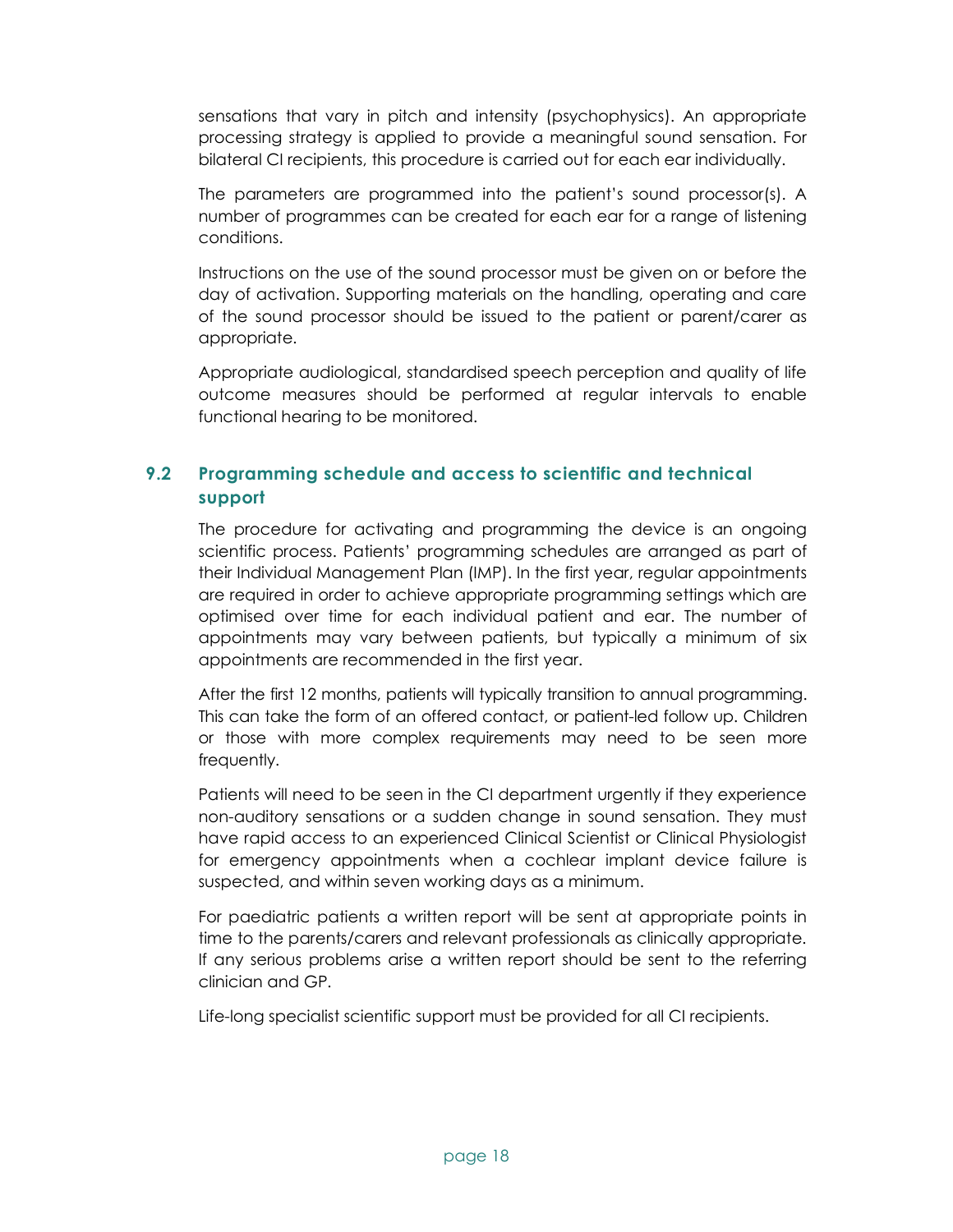### 9.3 Quality measures

|                | <b>Standard</b>                                                                                                                                                                                                  | <b>Measure</b>                                                                                                                                                                                      |
|----------------|------------------------------------------------------------------------------------------------------------------------------------------------------------------------------------------------------------------|-----------------------------------------------------------------------------------------------------------------------------------------------------------------------------------------------------|
| 9a             | Psychophysical measurements should be taken<br>(with reference to the manufacturer's<br>programming manuals) to custom programme<br>the sound processor for each individual ear                                  | Systems in place to support<br>appropriate clinical practice                                                                                                                                        |
| 9b             | Those involved in programming should be seeing<br>an adequate number of CI patients on a weekly<br>basis in order to maintain their skills and deliver<br>safe, accurate and effective treatment                 | i) Systems in place for monitoring<br>activity levels for each member of<br>staff<br>ii) Ongoing audit to ensure that all<br>staff are delivering treatment that is<br>safe, accurate and effective |
| 9 <sup>C</sup> | To monitor functional hearing appropriate<br>audiological, speech perception and quality of<br>life measures should be performed at regular<br>intervals                                                         | i) Systems in place to support<br>appropriate clinical practice<br>ii) Ongoing audit                                                                                                                |
| 9d             | Appropriate programming schedules must be set<br>up according to each patient's individual needs<br>as part of their Individual Management Plan                                                                  | Systems in place to ensure patient<br>pathways are supported                                                                                                                                        |
| 9e             | Rapid access to a Clinical Scientist/Clinical<br>Physiologist within the CI service must be<br>available for cases in urgent clinical need, and<br>within 7 working days in cases of suspected<br>device failure | Systems in place to ensure patient<br>pathways are supported                                                                                                                                        |

### 10 Monitoring outcomes and rehabilitation support

The rehabilitation schedule for patients should be adapted to their individual needs and be arranged within their Individual Management Plan (IMP).

#### 10.1 Children

For children, outcomes from cochlear implantation lie in the domains of audition, communication (including speech and language), education and quality of life. Rehabilitation professionals from the team work in partnership with the child's local professionals in monitoring progress and providing rehabilitation advice and support.

Each child is assigned a named specialist rehabilitation advisor from the team at the point of referral, and this individual acts as the child's key or link worker. They are the link between the child's local area and the implant centre.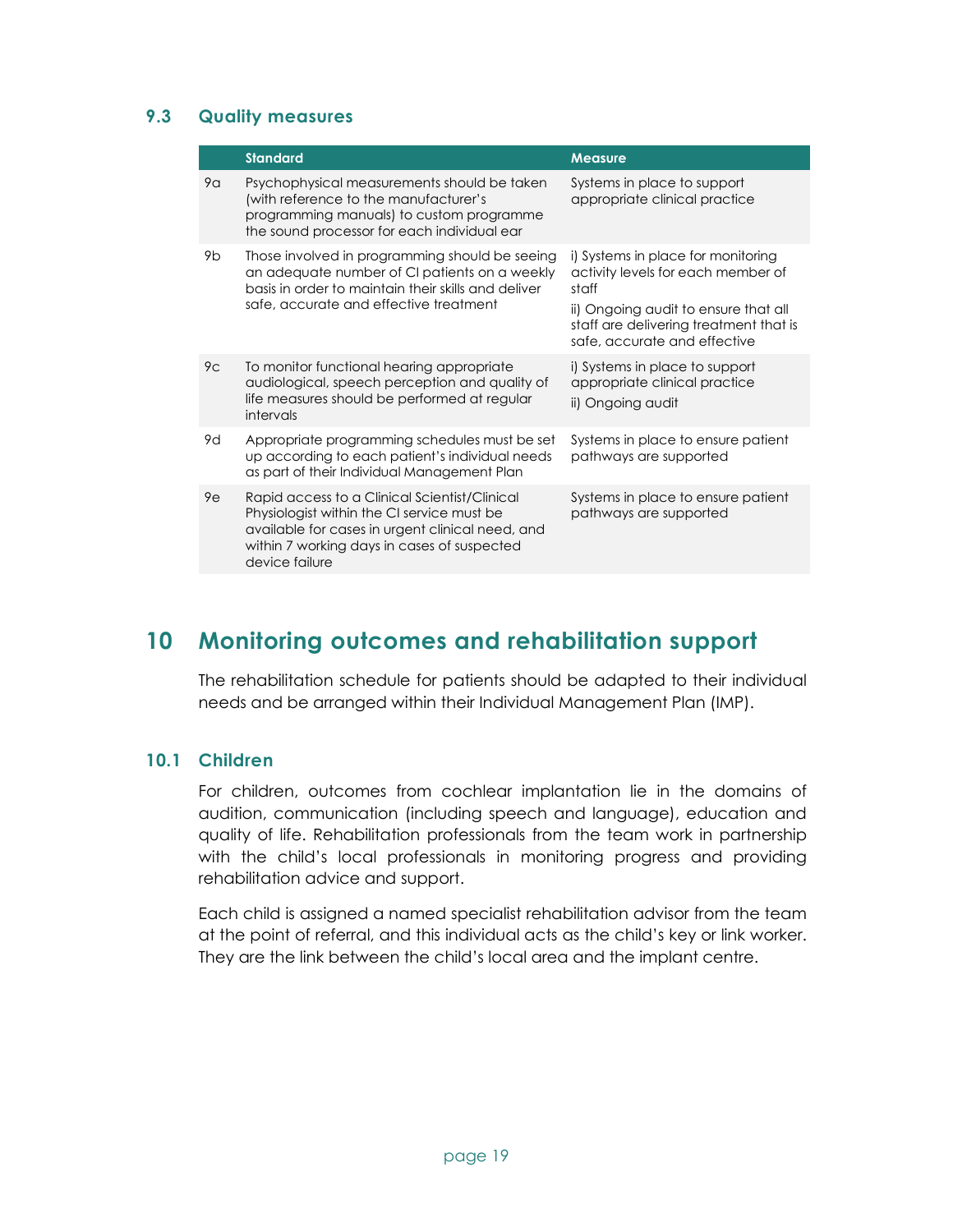The key/link worker will have at least one appointment in the pre-implant phase and they, or another assigned rehabilitation specialist, will review the patient on a regular basis post-implant according to need. Advice and support is available from the key/link worker, supported by other members of the specialist rehabilitation team, during the monitoring process.

Progress is supported and rehabilitation outcomes monitored after cochlear implantation according to need and, ideally, over the longer term. The frequency of post-implant contacts will change over time and typically is most intense during the first 1 to 3 years, depending on the child's needs and the rehabilitation model in place. A flexible approach should be adopted and agreed in liaison with the child's family and local professionals.

Rehabilitation appointments may be offered at the CI centre or in the CI recipient's local area (in the home, at a clinic or in an educational setting). This may take place closer to home via a "hub and spoke" arrangement or using telemedicine.

The key/link worker, or other assigned rehabilitation specialist, will provide written reports and will ensure that all assessments are documented. These will be shared with all professionals within the CI service and made available to local professionals in the child's home area.

The key/link worker, or other assigned rehabilitation specialist, will also provide feedback at CI service team meetings of any local concerns regarding the CI recipient's progress.

#### 10.2 Adults

Adult CI recipients should be assessed at the time of initial device activation to establish and agree their rehabilitation needs. All recipients should be provided with practical training to help them get the most out of their cochlear implant in everyday life. Where clinical need is indicated recipients should be provided with a short block of auditory rehabilitation. This may be carried out either by CI centre staff or rehabilitation professionals in the CI recipient's local area, in liaison with the CI team. Rehabilitation may be selfdirected, carried out with friends/family, support agencies or local professionals. There are many tools, resources and methodologies for hearing impaired adults. Some are available online from hearing aid and cochlear implant manufacturers, CI teams and support agencies.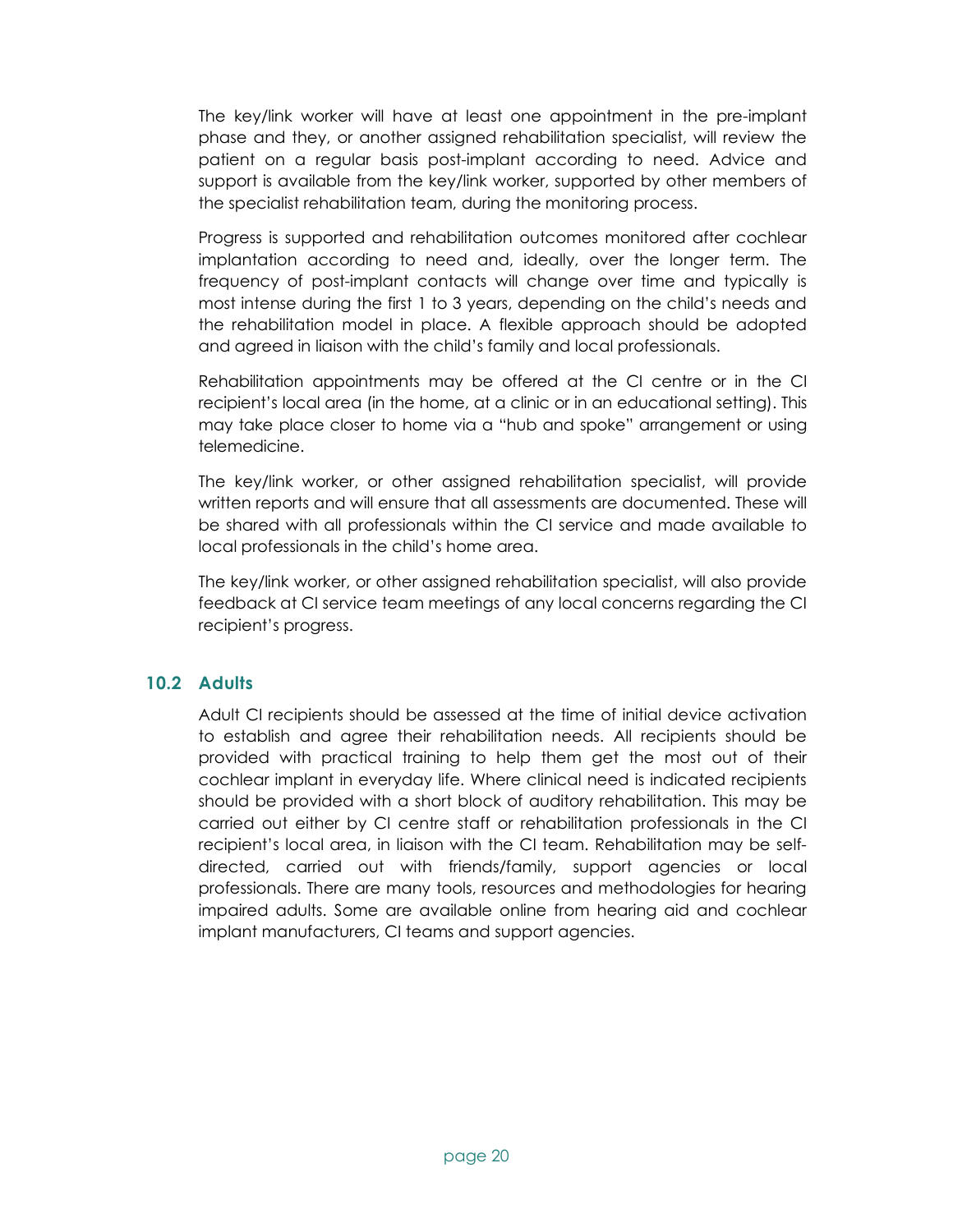#### 10.3 Quality measures

|                 | <b>Standard</b>                                                                                                                                                                | <b>Measure</b>                                                              |
|-----------------|--------------------------------------------------------------------------------------------------------------------------------------------------------------------------------|-----------------------------------------------------------------------------|
| 10 <sub>a</sub> | For children and adults, appropriate<br>rehabilitation schedules will be set up<br>according to each patient's individual needs<br>as part of their Individual Management Plan | Systems in place to ensure patient<br>pathways are supported                |
| 10 <sub>b</sub> | For children and adults, practical support and<br>training should be made available to help<br>maximise the outcome of the treatment                                           | Systems in place to support<br>appropriate clinical practice                |
| 10c             | For children, CI service rehabilitation staff<br>should work in partnership with local<br>rehabilitation professionals                                                         | Systems in place to support<br>appropriate clinical practice                |
| 10d             | For children, a named link/key rehabilitation<br>worker will be appointed                                                                                                      | Systems in place to ensure named<br>key/link rehabilitation worker in place |
| 10e             | For children and adults, rehabilitation support<br>and outcomes monitoring should be<br>undertaken as appropriate                                                              | Systems in place to ensure patient<br>pathways are supported                |

### 11 External equipment and maintenance

CI services will provide the essential external equipment for patients. Optional accessories such as decorative covers, audio cables for listening to music, or accessories for participation in water sports may need to be purchased by the patient. Provision of FM systems and connectivity (where this is not integral to the sound processor) for children will ordinarily be the responsibility of the relevant education service. Adults will typically be responsible for providing their own assistive listening devices. Cochlear implant services should ensure that recipients are aware of the availability of assistive listening devices and where to obtain further information about and access to them.

The CI service is required to ensure access for patients to an adequate stock of essential consumables (batteries, cables and essential spare parts). This may be within the CI service or through a support package purchased by the CI service from the CI manufacturer; batteries may be supplied by the CI centre or through local NHS audiology services. Patients should be given information as to where they can buy other non-essential equipment as required.

The sound processor and associated external parts are vulnerable to damage in everyday use through wear and tear, especially in young children. Cochlear implant centres should arrange provision of replacements of supported items to ensure continuity of care. In accordance with NHS requirements<sup>6</sup>, services should aim to provide replacement or loaner equipment to the patient within two working days (excluding public holidays).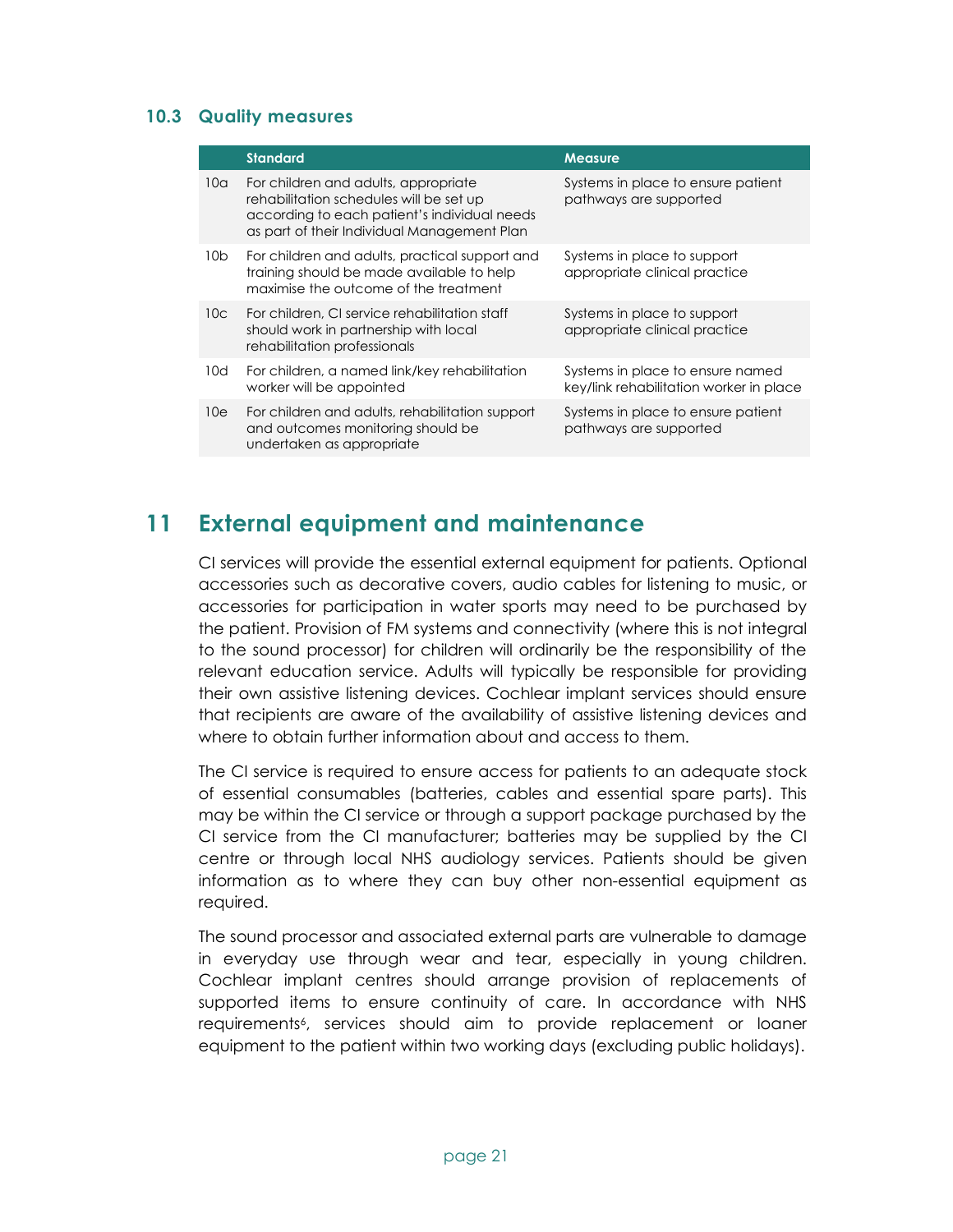The CI centre is not obliged to provide an additional spare processor to patients. However, manufacturers will provide holiday loaners to patients for a fee. Cochlear implant services are not responsible for delivery of replacements and spare equipment to patients who are overseas, or the receipt of returned items back into the UK from abroad, which may incur additional carriage and customs costs.

If a sound processor is lost, the CI service may impose a range of measures, including but not limited to:

- Delaying replacement by approximately 48 hours in order to allow the patient/ carer additional time to look for it
- The patient may be required to attend an appointment at the CI centre to have replacement equipment refitted, programmed or for additional tuition in the care and maintenance of the device, in particular if they have not attended in the past 12 months. This should be arranged in a timely fashion to ensure continuity of care.
- Requirement to register the loss with the police and to supply a police reference number prior to any replacement being made available
- Replacement of the processor with an earlier model
- Delay in any upgrade of that processor for the full upgrade period applicable in that service
- Financial penalties may also be applied if damage, loss or failure is determined to be due to inappropriate care, with appropriate provision for appeal.

If external equipment is lost, or damaged beyond repair, the CI service should again arrange provision of replacement or loaner items in a timely fashion, to ensure continuity of care, but the patient may incur a financial and/or other penalty. They may also be required to attend the CI centre for a programming appointment before a replacement processor can be issued (in particular if they have not attended in the past 12 months). Additional tuition in the care and maintenance of the device may also be required.

Patients and parents/carers should be informed during the CI assessment process about the CI service's policy on the management of equipment which is lost or damaged beyond repair. Any introduction of such a policy within a service, where no penalty previously existed, or significant change to a policy over time should be communicated in writing to all their CI recipients.

CI purchasers should ensure that funding is available for CI services to repair, maintain and replace processors as and when required, in order for patients to maintain continued access to hearing.

Sound processors should be upgraded on average every five years if newer technology is available and it has potential to deliver improved functionality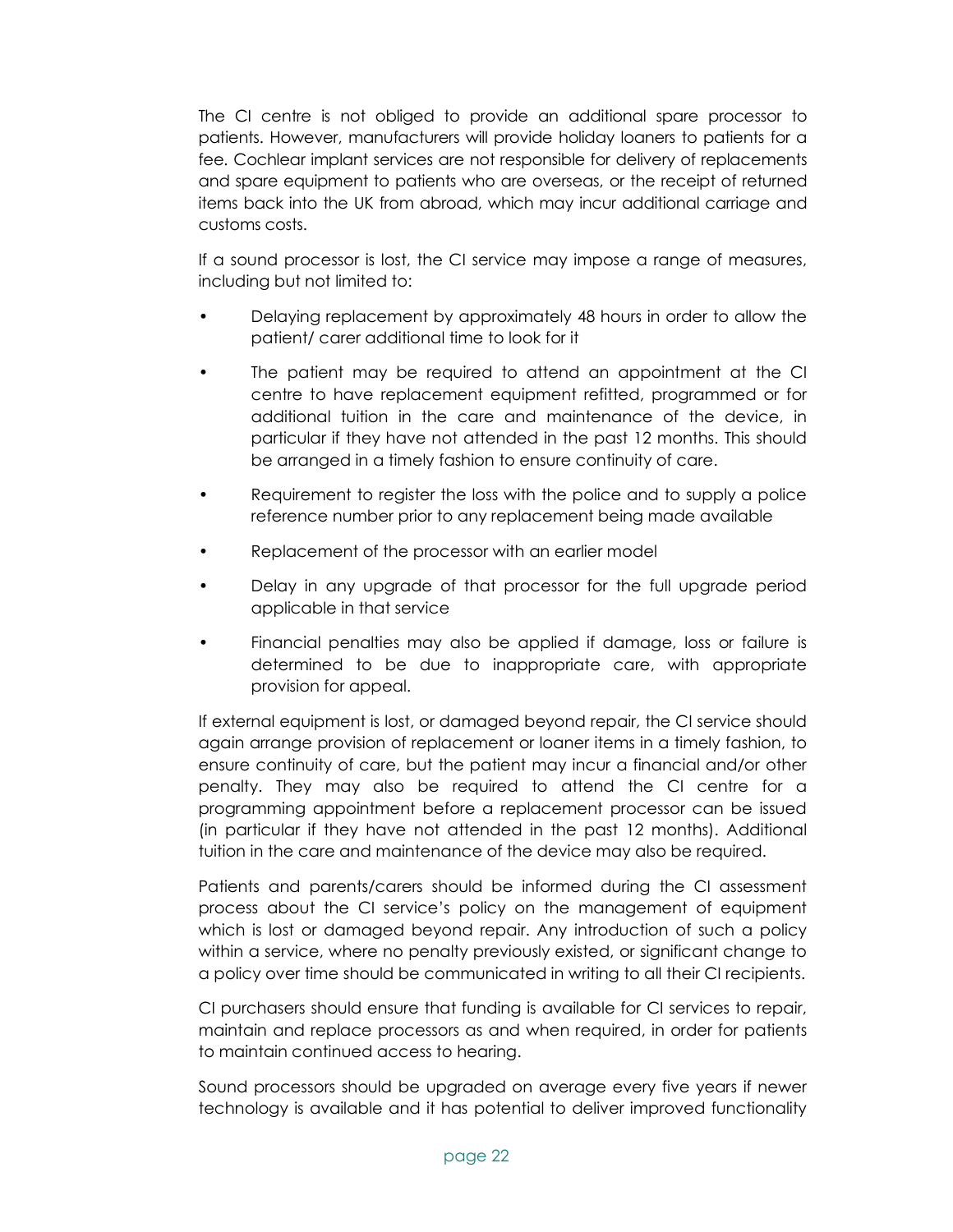and/or hearing performance; or if the patient's existing processor(s) have become increasingly unreliable due to wear and tear; or if the patient's current processor type is no longer supported by the relevant manufacturer.

#### 11.1 Quality measures

|     | <b>Standard</b>                                                                                                                                                                                                                                         | <b>Measure</b>                                                                            |
|-----|---------------------------------------------------------------------------------------------------------------------------------------------------------------------------------------------------------------------------------------------------------|-------------------------------------------------------------------------------------------|
| 11a | CI services will provide the essential external<br>equipment for patients, and ensure access to<br>essential consumables either directly, or<br>through manufacturers' support services, or (in<br>the case of batteries) through local audiology       | Systems in place to ensure<br>appropriate provision of and access<br>to equipment         |
| 11b | Replacement or loaner equipment should be<br>provided to the patients within the UK within 2<br>working days (excluding public holidays). Items<br>lost or damaged due to inappropriate care<br>may be subject to a reasonable additional<br>time delay | i) Systems in place to facilitate<br>dispatch to achieve this target<br>ii) Ongoing audit |
| 11c | The CI service may impose a range of<br>measures which can include financial penalties<br>for equipment which is lost or damaged                                                                                                                        | Systems in place to facilitate this<br>where this policy is in place                      |
| 11d | Sound processors should be upgraded on<br>average every five years. Delays may be<br>imposed due to loss of processor/s or damage<br>due to inappropriate care                                                                                          | Systems in place to arrange for<br>funding and provision of processor<br>upgrades         |

### 12 Maintenance of the internal device (cochlear implant)

Cochlear implant reliability is high overall, but device failures can occur and they should be managed proactively and without delay. Management of suspected and confirmed failures should be considered by the CI service, purchasers and manufacturers as an emergency. The patient should be admitted for surgery as soon as possible to have the defective device replaced.

Cochlear implant recipients may also require revision surgery for medical reasons (e.g. infection or device migration). In these cases device removal and subsequent re-implantation may require a two stage procedure or having CI surgery in the contralateral ear.

When a device failure is suspected, implant function testing should be carried out by an experienced Clinical Scientist or Clinical Physiologist from the CI service in the first instance. These should subsequently be validated by a clinical specialist from the CI manufacturer.

Most manufacturers provide a 10 year warranty for the internal component of the cochlear implant device. The warranty replacement should be authorised by the CI manufacturer within 7 days of the tests being carried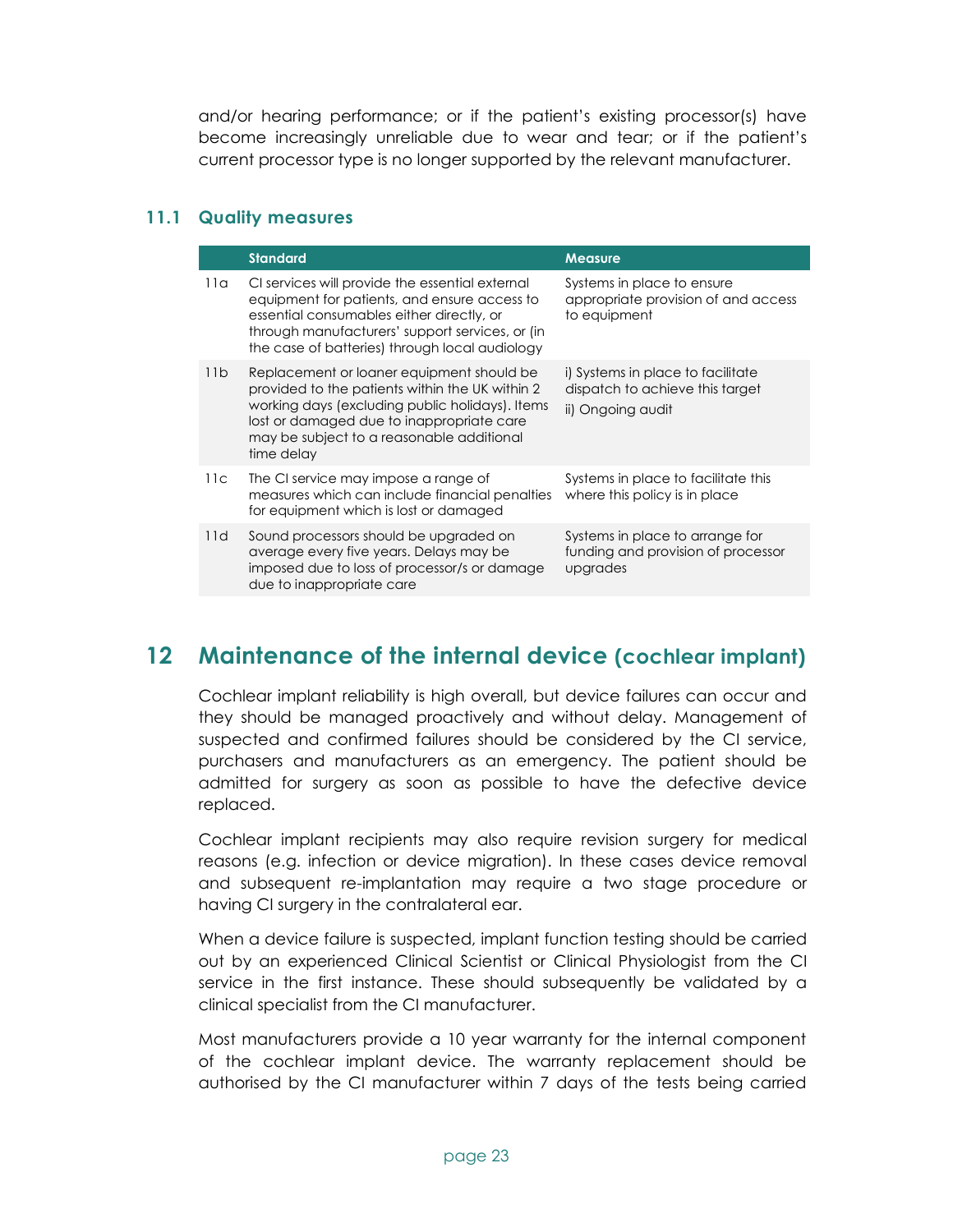out if appropriate. Funding should be sought from purchasers for systems which are out of warranty.

Where re-implantation is required, the CI service should arrange for the surgery to be scheduled as soon as practically possible.

The explanted device should be returned to the manufacturer for analysis. The manufacturer should provide the CI service with a detailed report of the analysis within 3 months of the device being returned.

All device failures should be reported to the relevant UK statutory body at the earliest possible opportunity. Individual countries will have their own reporting systems. In England and Wales it is the MHRA (Medicines and Healthcare Products Regulatory Agency). For Scotland it is the NHS Incident Reporting & Investigation Centre, Health Facilities Scotland and for Eire it is the Health Products Regulatory Authority. The MHRA liaises with these bodies and provides a co-ordinated focus across the United Kingdom. Comprehensive guidance is available at www.mhra.gov.uk.

### 12.1 Quality measures

|                 | <b>Standard</b>                                                                                                                                                                                      | <b>Measure</b>                                                                                      |
|-----------------|------------------------------------------------------------------------------------------------------------------------------------------------------------------------------------------------------|-----------------------------------------------------------------------------------------------------|
| 12 <sub>G</sub> | Suspected device failure will be treated as a<br>clinical emergency by the CI service and the<br>manufacturer. Failure will be confirmed by the CI<br>manufacturer within 7 days of their assessment | i) Systems in place to ensure<br>emergency support is available<br>as required<br>ii) Ongoing audit |
| 12 <sub>b</sub> | Replacement surgery will be carried out as soon as<br>possible                                                                                                                                       | Ongoing audit                                                                                       |
| 12 <sub>C</sub> | The manufacturer should provide a detailed report<br>of the failure analysis of the explanted device<br>within 3 months of receipt                                                                   | Ongoing audit                                                                                       |
| 12d             | The CI service should report all device failures to<br>the country's relevant statutory body, in<br>accordance with their policies and guidance                                                      | Documentary evidence of<br>notification                                                             |

### 13 Facilities

The CI service should have the infrastructure to carry out comprehensive assessment, in-patient and follow up services including appropriate medical, surgical, scientific and rehabilitation expertise, with administrative support.

All patient areas should be appropriate to the needs of a deaf population. This should include consideration of visual alerts (e.g. patient appointment information, fire alarms) and appropriate assistive listening devices in the patient clinic.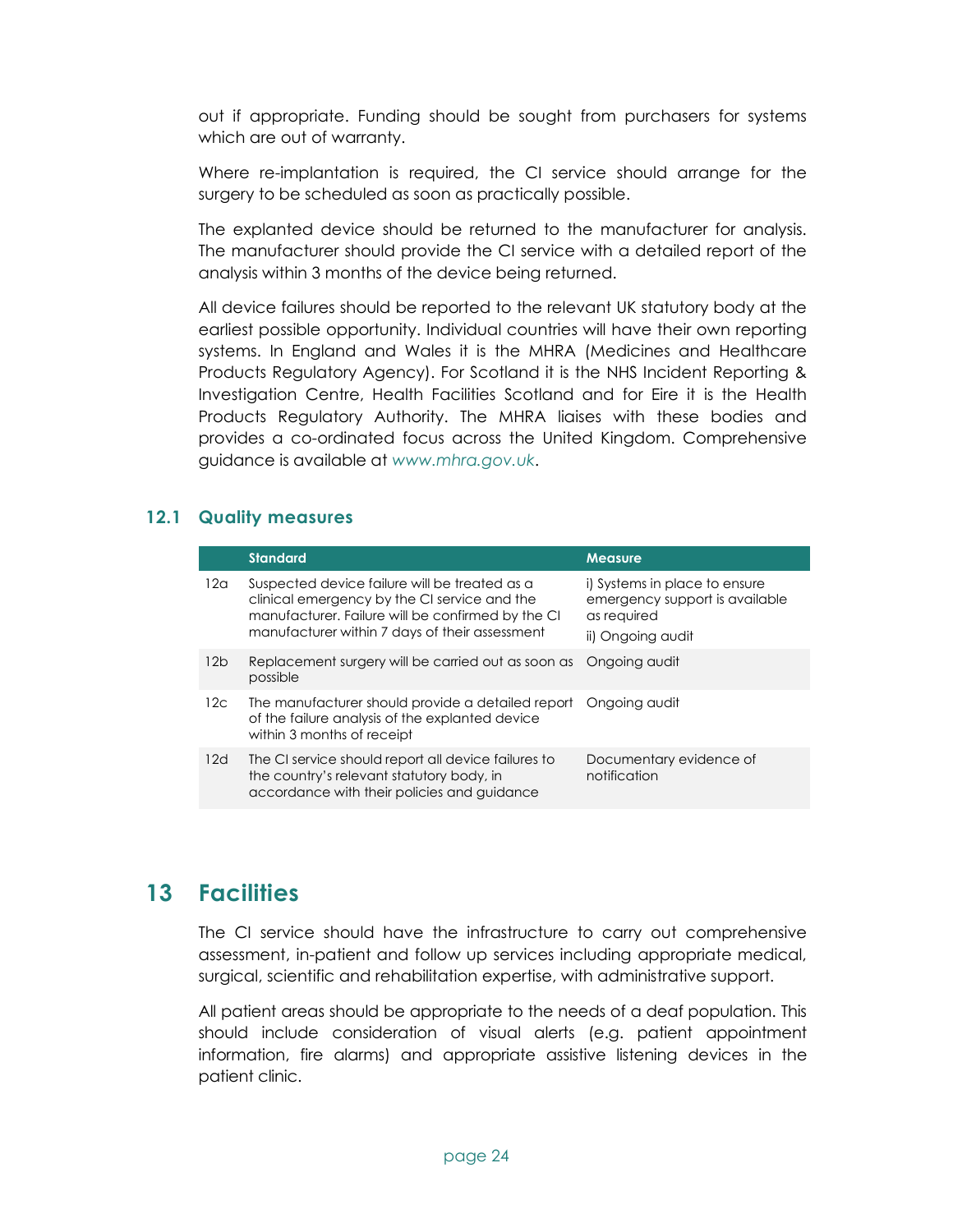Facilities for patients should be accessible, safe, suitable, and family friendly. The team should provide appropriate support for paediatric, adolescent and adult patients (as appropriate) and facilities according to current national standards and recommendations by the Department of Health and/or governments for Scotland, Northern Ireland, Wales and the Republic of Ireland.

The environment should be appropriate for the care of paediatric patients as required. Clinic areas should be large enough to comfortably accommodate the patient, family member or carer, clinician and observer or interpreter together with the necessary equipment. There should be an appropriate and suitably located waiting area such that noise from the waiting area does not disturb the treatment and that privacy is maintained. Suitable room/s should be available for group work including patient activities, team meetings and training.

Audiological testing will be performed in soundproof accommodation to BS EN ISO 8253-1: 2010 standards<sup>7</sup> . All facilities must comply with current building regulations, British Standards and the Health and Safety Executive Regulations. External and internal access should comply with the Equality Act 2010<sup>8</sup> .

Specialist software and ongoing support to facilitate the implementation and management of a cochlear implant service must be available.

|                 | <b>Standard</b>                                                                                                                                                 | <b>Measure</b>                                                                                 |
|-----------------|-----------------------------------------------------------------------------------------------------------------------------------------------------------------|------------------------------------------------------------------------------------------------|
| 13 <sub>q</sub> | The CI service should have the infrastructure<br>(staffing, facilities and processes) necessary to<br>deliver clinically- and cost-effective services           | Systems in place which<br>document and facilitate main<br>aspects of service provision         |
| 13 <sub>b</sub> | Services should provide appropriate facilities for<br>paediatric, adolescent and adult patients in<br>accordance with national standards and<br>recommendations | Systems in place to ensure<br>compliance with relevant<br>national standards                   |
| 13 <sub>c</sub> | Facilities should be appropriate to the needs of a<br>deaf population                                                                                           | Systems in place to ensure<br>facilities are appropriate for the<br>needs of a deaf population |
| 13d             | Audiological testing will be performed in<br>soundproof accommodation to BS EN ISO 8253-1:<br>2010 standards                                                    | Systems in place to record<br>compliance with national<br>standards                            |
| 13e             | All facilities must comply with current building<br>regulations, British Standards, Health and Safety<br>Executive Regulations and the Equality Act 2010        | Systems in place to ensure<br>compliance with relevant<br>national standards                   |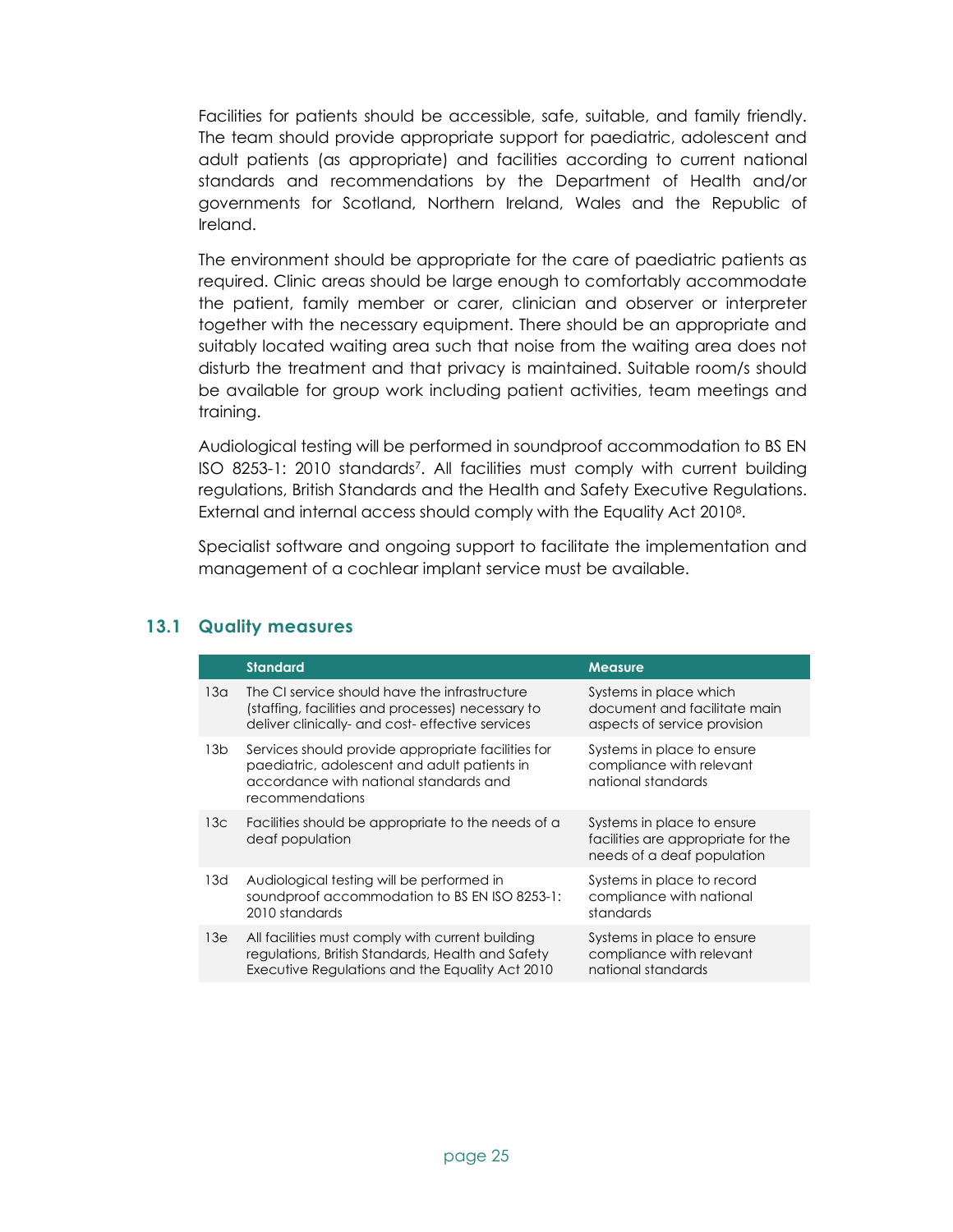### 14 Electromedical equipment

CI services should be adequately equipped with all electromedical equipment necessary to deliver a safe and effective service. Equipment should be serviced on a regular basis and annual electromedical safety checks should be carried out. All equipment must appropriately calibrated to current British and ISO standards.

An asset register should be in place to plan for equipment to be replaced as and when necessary. A 'training on use of equipment' programme must be undertaken annually to ensure that all staff are fully training in the equipment they utilise.

Specialised equipment and facilities may include:

- Assessment and programming of cochlear implant systems
- Objective measurement testing (evoked response audiometry)
- Otoacoustic emissions
- Pure tone audiometry
- Sound field audiometry
- Speech perception testing in quiet and in noise
- Tests of spatial and directional hearing in quiet and in noise
- Tympanometry and acoustic reflexes
- Balance function testing when appropriate
- Facial nerve monitoring in theatre
- Facilities should be available to measure the electroacoustic performance of hearing aids according to current British and IEC standards and programme them to the most suitable settings

|                 | <b>Standard</b>                                                                                                      | <b>Measure</b>                                                      |
|-----------------|----------------------------------------------------------------------------------------------------------------------|---------------------------------------------------------------------|
| 14a             | Equipment must be regularly serviced according<br>to national standards and requirements                             | Systems in place to ensure<br>compliance with national<br>standards |
| 14b             | Equipment must be regularly calibrated according<br>to current British and ISO standards                             | Systems in place to ensure<br>compliance with national<br>standards |
| 14 <sup>c</sup> | All staff must be appropriately trained on use of<br>equipment required to undertake the duties within<br>their role | Systems in place to ensure<br>appropriate training of staff         |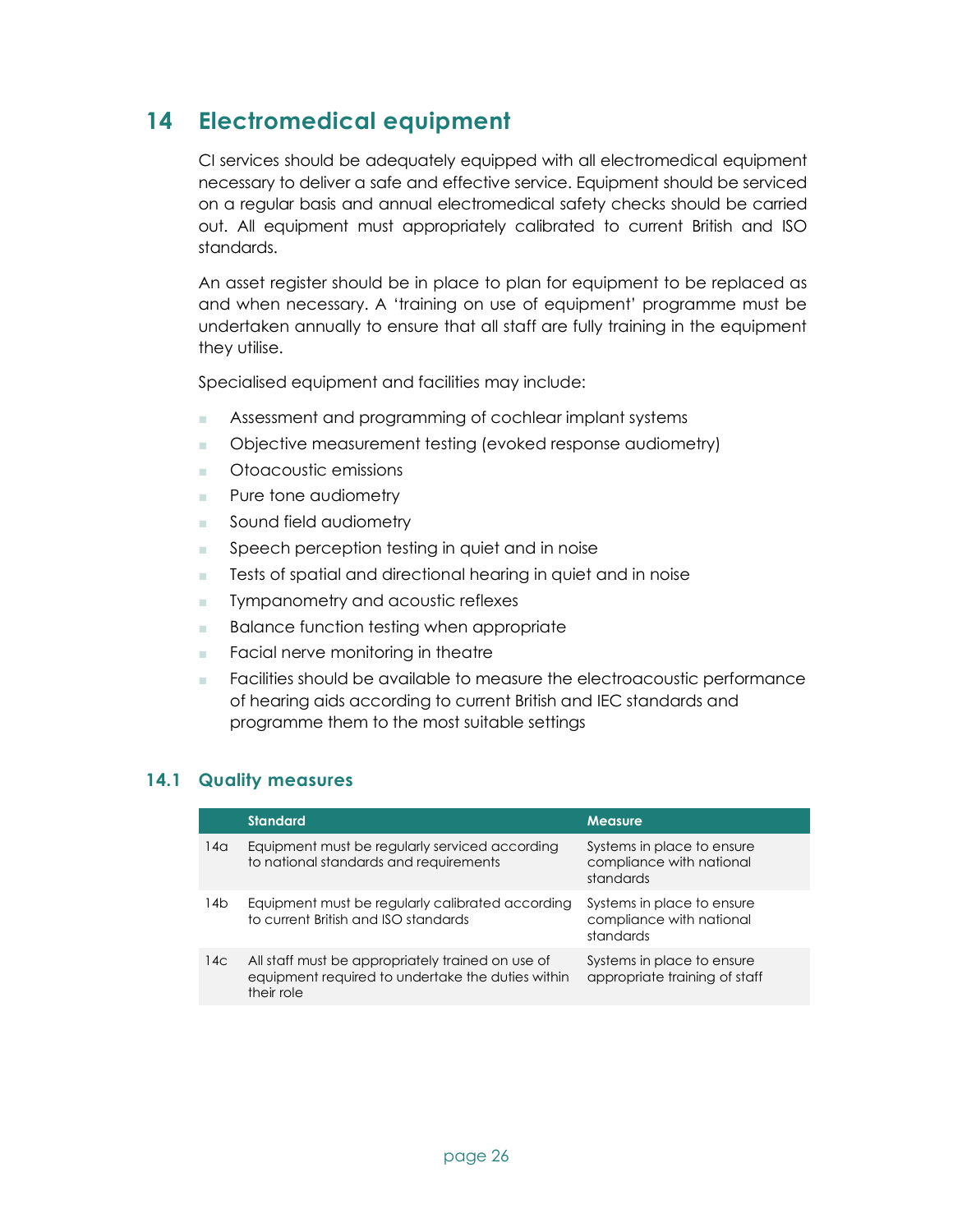## 15 Education

It is essential that staff develop and maintain expertise in cochlear implantation and their wider professional field.

All team members must participate in their organisation's appraisal scheme. All staff must participate in Continuing Professional Development (CPD) through e.g. personal reading, attending workshops, academic and scientific meetings and professional group meetings. All clinical staff must meet any professional registration requirements required for their post, e.g. registration with the Health and Care Professions Council. All team members should be trained in Deaf Awareness and practical aspects of communication with deaf people, as part of their induction. Newly appointed members of a team who are less experienced must undergo an appropriate process of mentoring under the supervision of a senior colleague.

All clinical and medical team members should be encouraged to join the BCIG.

|                 | <b>Standard</b>                                                                                             | <b>Measure</b>                                                                       |
|-----------------|-------------------------------------------------------------------------------------------------------------|--------------------------------------------------------------------------------------|
| 15a             | All staff must undergo their organisation's staff<br>appraisal scheme                                       | Systems in place to ensure staff meet<br>appraisal requirements                      |
| 15 <sub>b</sub> | All staff must participate in CPD and meet the<br>requirements of their professional body as<br>appropriate | Systems in place to ensure staff<br>maintain CPD requirements                        |
| 15c             | All clinical staff must meet any professional<br>registration requirements required for their post          | Systems in place to record and<br>monitor registration requirements<br>and adherence |
| 15d             | All team members should be trained in Deaf<br>Awareness                                                     | Systems in place to ensure all CI<br>team staff are trained in Deaf<br>Awareness     |
| 15e             | All new staff must be appropriately trained and<br>mentored                                                 | Systems in place to ensure new staff<br>undergo required training<br>programme       |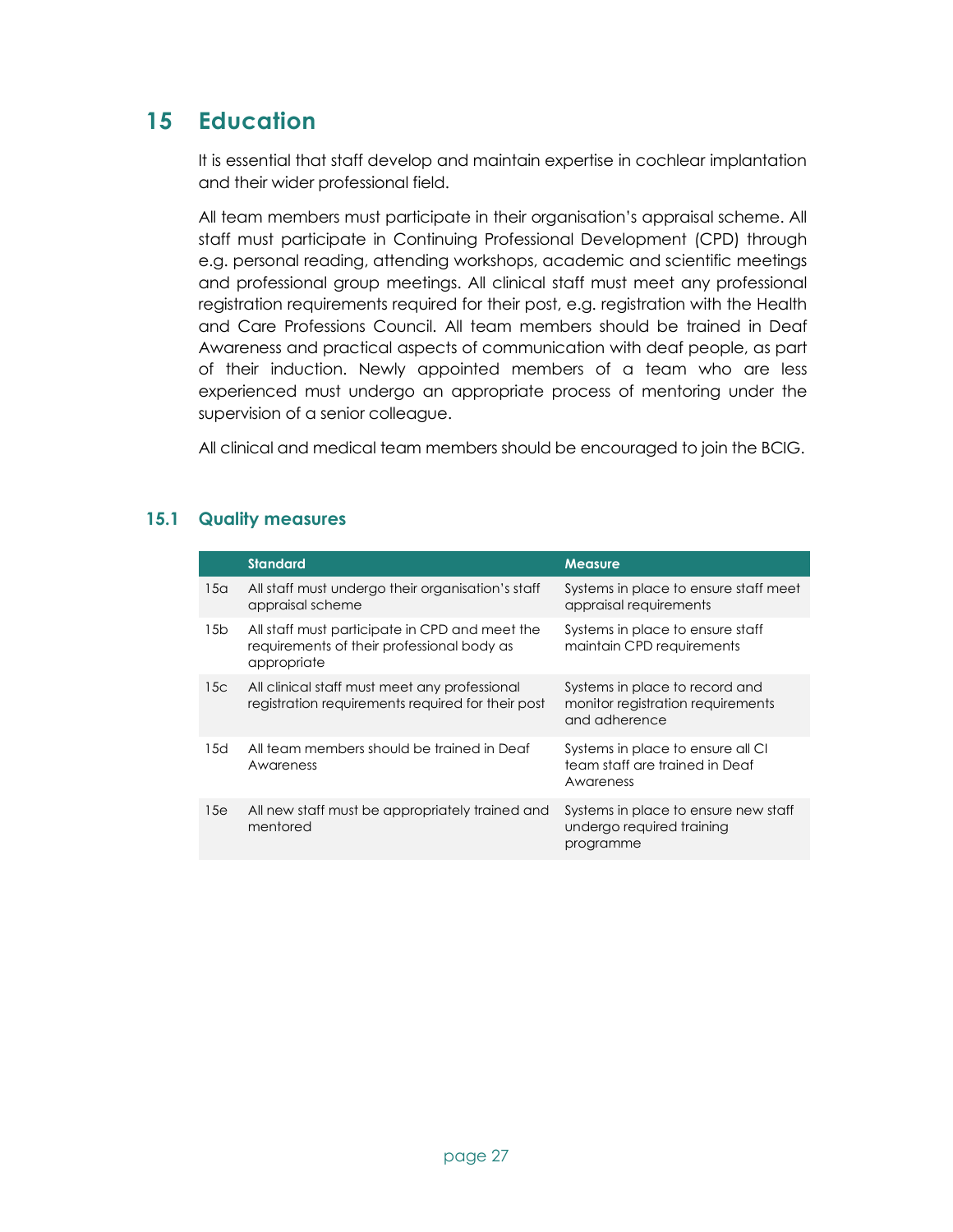### 16 Training

The CI service should be actively involved in educating others on all aspects of cochlear implantation. This may include undergraduate and postgraduate teaching of clinical and medical staff, student placements and supervision, teaching of non-specialist staff, and provision of updates to referrers and local professionals.

#### 16.1 Quality measures

|      | <b>Standard</b>                                                                                                        | <b>Measure</b>                                            |
|------|------------------------------------------------------------------------------------------------------------------------|-----------------------------------------------------------|
| 16α. | Staff within the CI service should be actively<br>involved in educating others in the area of<br>auditory implantation | Record of teaching and training<br>commitments undertaken |

### 17 Clinical and information governance

The CI service should comply with all Clinical and Information Governance requirements of their organisation.

A safety programme should be in place for monitoring and ensuring patient safety. A risk register should be maintained and all adverse events logged and investigated. All surgical complications and device failures should be recorded and monitored and reported to purchasers through standard reporting procedures.

Patient related data should be stored and handled according to current Information Governance and Data Protection requirements.

### 17.1 Quality measures

|                 | <b>Standard</b>                                                                                                               | <b>Measure</b>                              |
|-----------------|-------------------------------------------------------------------------------------------------------------------------------|---------------------------------------------|
| 17a             | The CI service should comply with all Clinical<br>Governance requirements of their organisation                               | Systems to monitor and ensure<br>compliance |
| 17 <sub>b</sub> | The CI service should comply with all Information<br>Governance requirements of their NHS Trust or<br>healthcare organisation | Systems to monitor and ensure<br>compliance |

### 18 Clinical audit

Clinical benefit is evaluated through performance assessments and questionnaires, with performance measures being obtained before implantation and over time thereafter. Clinical audit should be carried out systematically. CI services should undertake comprehensive monitoring of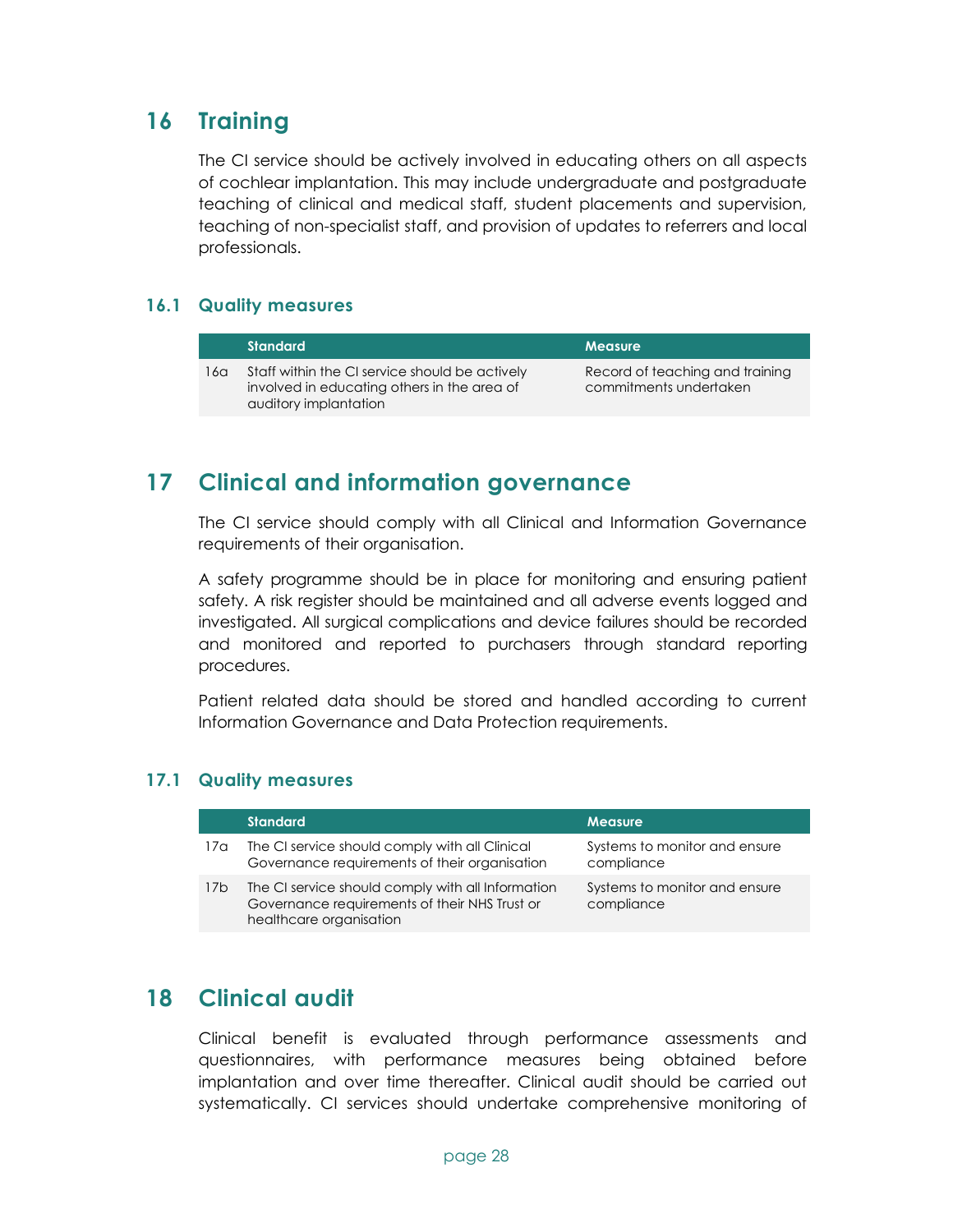their service routinely and aim to provide a clinically- and cost- effective service of the highest quality.

The audits should demonstrate compliance with relevant commissioning policies or purchasing agreements, such as NHS Commissioning Board Service Specification D9a: Cochlear Implants (2012/13)<sup>6</sup>. An appropriate reporting mechanism should be agreed between the service and commissioners/ purchasers, such as production of an Annual Report containing key service outcomes.

CI services should identify Key Performance Indicators (KPIs). These measures may include, but are not limited to:

- Safe and successful cochlear implant surgery, e.g. report on unplanned re-admissions within 30 days of surgery and explantation/re-implantation due to medical complications
- Cochlear implant device use
- Specific outcome measures

Information about deceased cochlear implant recipients should be provided to manufacturers to inform device cumulative survival rate data.

Professionals working in CI services should liaise regularly with peers from other CI services throughout the UK (e.g. through BCIG and its associated professional groups) to review case management and share examples of good clinical and managerial practice.

CI services may benefit from participation in BCIG-led data sharing initiatives in order to inform clinical practice and service development in the UK. As a minimum, BCIG will annually collate figures on new cochlear implant activity in the UK and figures for the cumulative CI cohort.

|                 | <b>Standard</b>                                                                                                                                                            | <b>Measure</b>                                                                 |
|-----------------|----------------------------------------------------------------------------------------------------------------------------------------------------------------------------|--------------------------------------------------------------------------------|
| 18a             | Comprehensive clinical audit should be carried out<br>systematically, including KPIs such as safe and<br>successful surgery, device usage and specific<br>outcome measures | Systems in place to facilitate and<br>record clinical audit                    |
| 18 <sub>b</sub> | Audits should demonstrate compliance with<br>relevant commissioning/purchasing policies                                                                                    | Documentary evidence of<br>compliance with relevant<br>commissioning policies  |
| 18c             | CI services should provide information on<br>deceased recipients to manufacturers                                                                                          | Systems in place for appropriate<br>information exchange with<br>manufacturers |
| 18d             | CI services should contribute to the BCIG-led<br>annual data collection                                                                                                    | Systems in place to facilitate<br>audit                                        |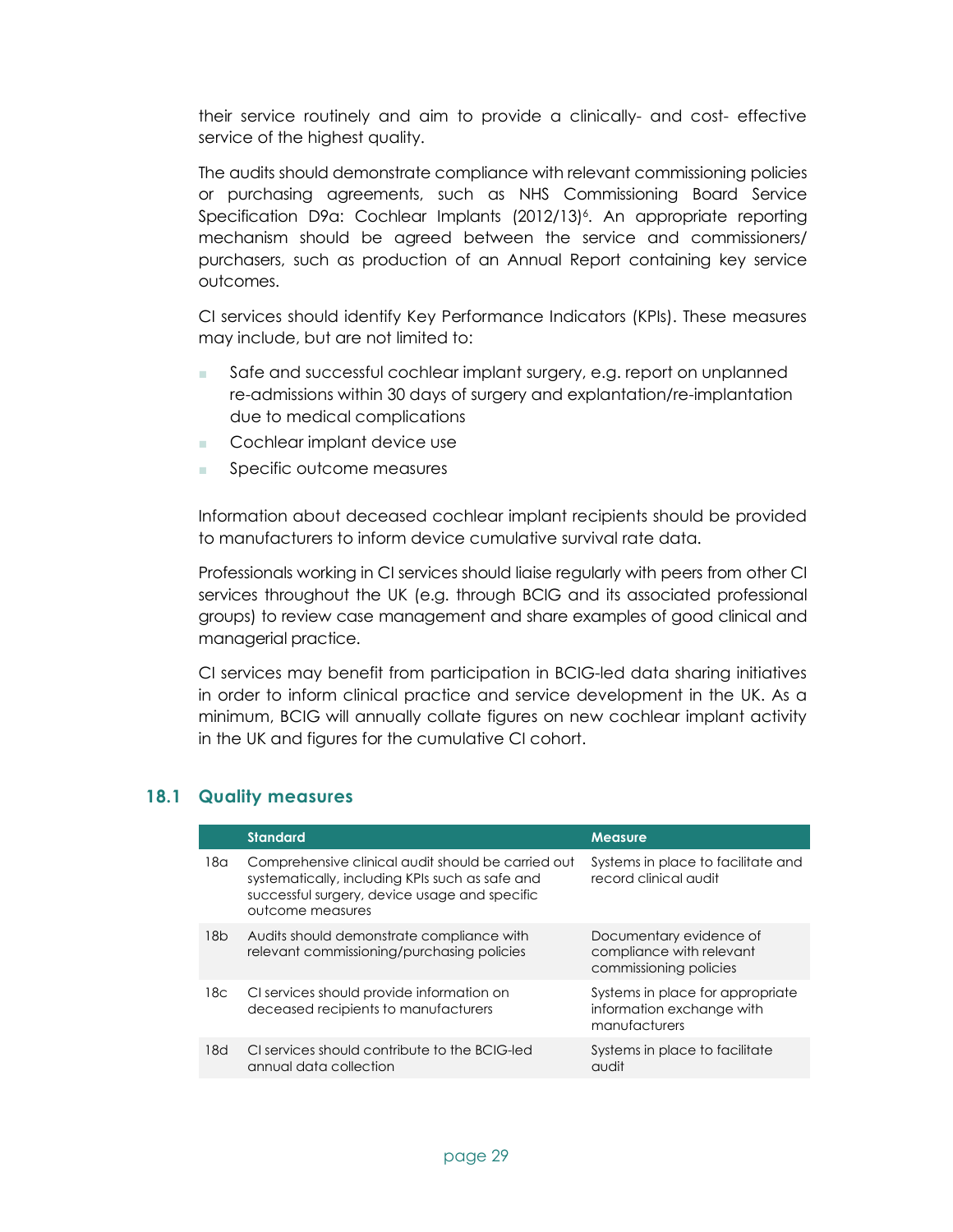### 19 Service improvement and patient/public involvement

CI services should be committed to reviewing and improving their services on an ongoing basis. They should aim to provide a service that meets the needs of all patients and their families.

They should mutually engage with referrers and their services, providing them with updates on the CI service and clinical pathways, and the opportunity for service improvement and development.

Patient satisfaction surveys should be carried out on a regular basis to monitor patient opinion of the service.

Services should ask for suggestions for improving the service and act upon these where possible. Suggestion boxes should be available in waiting rooms.

#### 19.1 Quality measures

|                 | <b>Standard</b>                                                               | <b>Measure</b>                                                           |
|-----------------|-------------------------------------------------------------------------------|--------------------------------------------------------------------------|
| 19a             | Annual patient satisfaction survey/s should be<br>undertaken                  | Systems in place to facilitate<br>annual patient satisfaction<br>surveys |
| 19 <sub>b</sub> | Suggestion boxes should be available in waiting<br>areas                      | Suggestion boxes in place within<br>service waiting areas                |
| 19c             | Feedback from service users, referrers and the<br>public should be acted upon | Evidence of CI service acting<br>upon feedback                           |

### 20 Research

Cochlear implant services should actively participate in research and share their knowledge and experience with their peers through the BCIG journal Cochlear Implants International, the BCIG Annual Meeting and professional groups in cochlear implantation, amongst other academic and professional forums. CI services should participate in multi-centre studies and trials and share examples of good practice. These activities may require applications for research grants including from industry partners and must adhere to the appropriate governance procedures of the organisation.

|                 | Standard                                                                                                                | <b>Measure</b>                                                                                     |
|-----------------|-------------------------------------------------------------------------------------------------------------------------|----------------------------------------------------------------------------------------------------|
| 20 <sub>a</sub> | All audit, service evaluation and research activities<br>must comply with the organisation's governance<br>requirements | Systems in place to ensure<br>compliance with governance<br>requirements for research and<br>audit |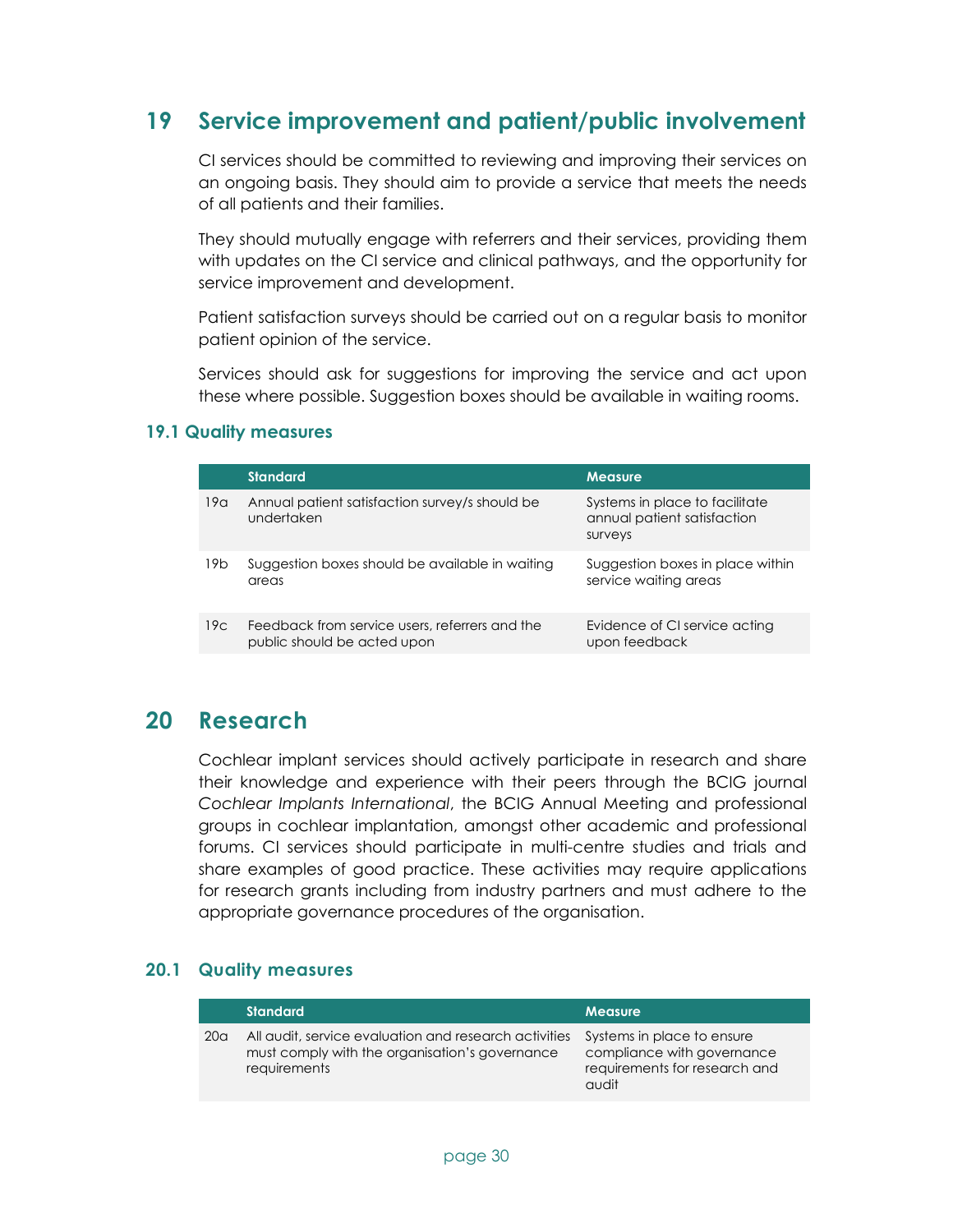# 21 Review

This document will be due for review in two years of the publication date.